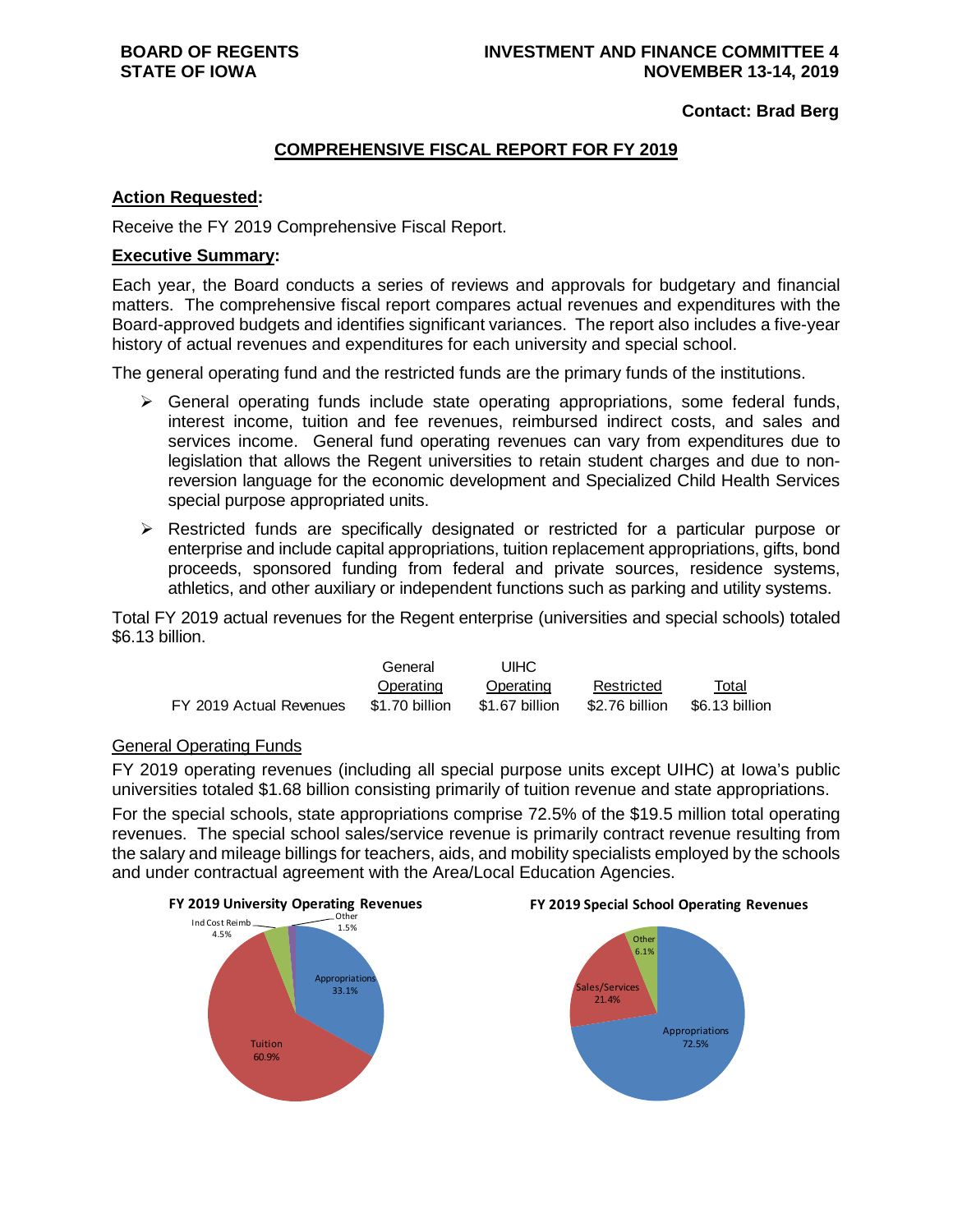The following table compares the total FY 2019 operating budgets (excluding UIHC) as approved by the Board in August 2018 to actual revenues and expenditures. Budget-to-actual comparisons for each of Iowa's public universities and special schools are contained in the attachments. Note: The comparison for the UIHC units is provided in Attachment A beginning on page 6.

|                                  | <b>General Operating Fund - All Institutions</b> |                     |                     |        |
|----------------------------------|--------------------------------------------------|---------------------|---------------------|--------|
|                                  | FY 2019 (excludes UIHC units)                    |                     |                     |        |
|                                  | <b>Board Approved</b>                            |                     | Variance            | $%$ of |
|                                  | <b>Budget</b>                                    | <b>Actual</b>       | Over/(Under)        | Budget |
| <b>REVENUES</b>                  |                                                  |                     |                     |        |
| <b>APPROPRIATIONS</b>            |                                                  |                     |                     |        |
| General                          | \$<br>570,638,208                                | \$<br>570,638,208   | \$                  | 100.0% |
| <b>RESOURCES</b>                 |                                                  |                     |                     |        |
| <b>Federal Support</b>           | 15,461,970                                       | 15,461,548          | (422)               | 100.0% |
| <b>Interest</b>                  | 3,750,650                                        | 4,783,842           | 1,033,192           | 127.5% |
| Tuition                          | 1,031,198,661                                    | 1,022,028,666       | (9, 169, 995)       | 99.1%  |
| <b>Reimbursed Indirect Costs</b> | 69,162,898                                       | 75,045,856          | 5,882,958           | 108.5% |
| Sales and Services               | 7,193,308                                        | 6,753,091           | (440, 217)          | 93.9%  |
| Other Income                     | 2,358,146                                        | 3,256,221           | 898,075             | 138.1% |
| <b>TOTAL REVENUES</b>            | \$<br>1,699,763,841                              | \$<br>1,697,967,432 | \$<br>(1,796,409)   | 99.9%  |
| <b>EXPENDITURES</b>              |                                                  |                     |                     |        |
| <b>Salaries</b>                  | \$<br>1,130,505,360                              | \$<br>1,124,353,586 | \$<br>(6, 151, 774) | 99.5%  |
| Prof. /Scientific Supplies       | 154,046,655                                      | 144,371,196         | (9,675,459)         | 93.7%  |
| <b>Library Acquisitions</b>      | 33,222,233                                       | 31,067,670          | (2, 154, 563)       | 93.5%  |
| Rentals                          | 10,141,598                                       | 9,767,233           | (374, 365)          | 96.3%  |
| <b>Utilities</b>                 | 77,977,853                                       | 73,249,993          | (4,727,860)         | 93.9%  |
| <b>Building Repairs</b>          | 32,194,112                                       | 43,837,918          | 11,643,806          | 136.2% |
| Auditor of State                 | 1,925,040                                        | 1,447,443           | (477, 597)          | 75.2%  |
| Equipment                        | 11,491,797                                       | 7,011,377           | (4,480,420)         | 61.0%  |
| Aid to Individuals               | 248,259,193                                      | 243,032,815         | (5,226,378)         | 97.9%  |
| <b>TOTAL EXPENDITURES</b>        | \$<br>1,699,763,841                              | \$<br>1,678,139,231 | \$<br>(21,624,610)  | 98.7%  |

General operating fund revenues totaled \$1.7 billion and were 0.1% less than the budget. Higher indirect cost reimbursements from sponsored research activity and investment income partially offset the budget variance in tuition.

Reflective of the service nature of Iowa's public universities and special schools, salary-related expenses comprised 67% of the total operating budget and were slightly under budget. In general, cost savings in some expense categories were redirected to fund necessary building improvements.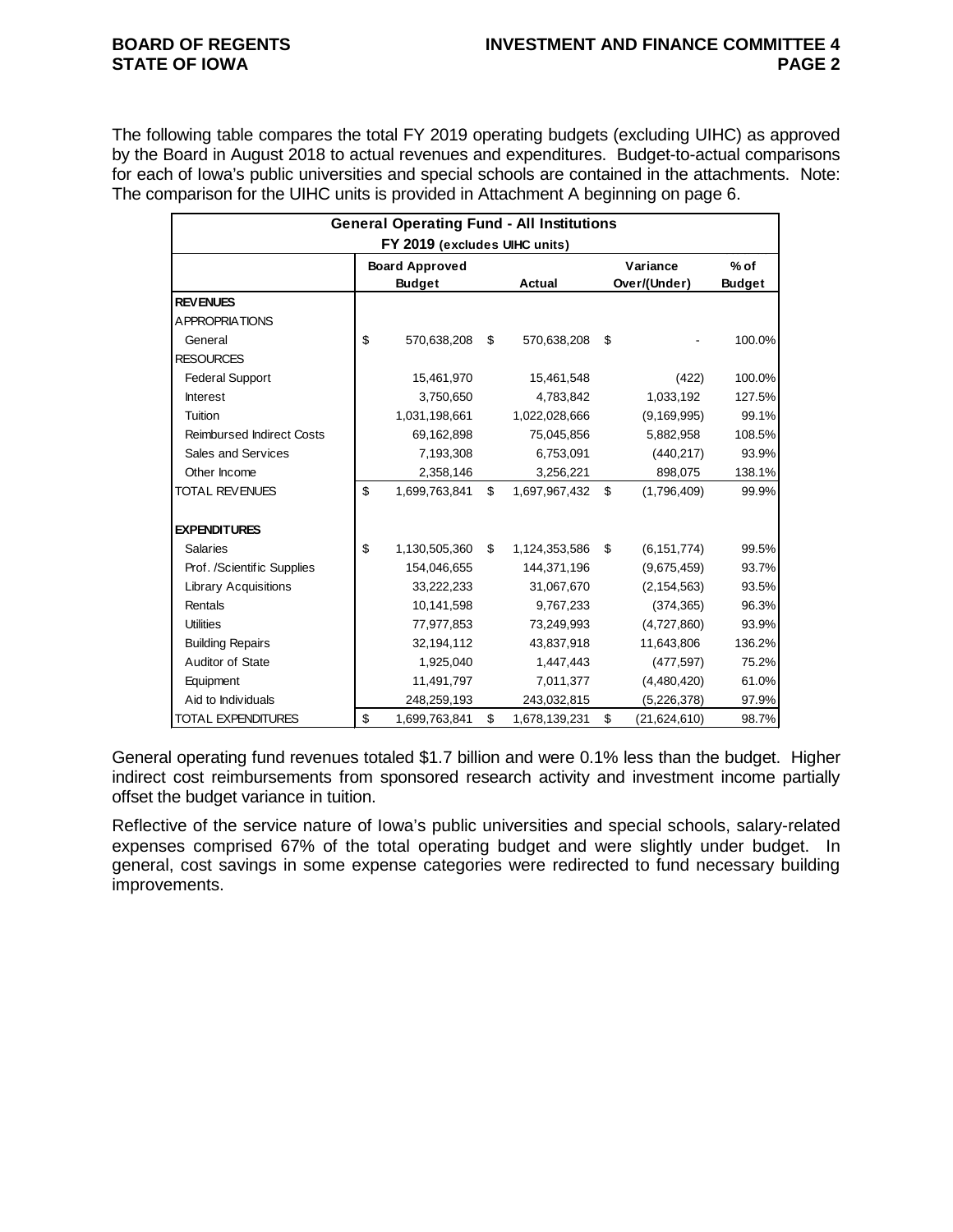The following table provides a five-year revenue and expense history of all operating units (excluding UIHC) for Iowa's public universities and special schools. Enrollment during the period grew from 76,630 in Fall 2014 to 77,860 in Fall 2018 (excludes post-doctoral students). Tuition revenue generated from higher enrollments and rate increases is partially offset by a decrease in state appropriations. While state operating funding for FY 2019 partially recovered from cuts in FY 2017 and FY 2018, it remains significantly less than appropriated amounts for prior years. A five-year history specific to each of Iowa's public universities and special schools is contained in the attachments.

| <b>General Operating Fund - All Institutions</b><br>FY 2015 - FY 2019 (excludes UIHC Units) |    |               |    |               |    |               |    |               |    |               |
|---------------------------------------------------------------------------------------------|----|---------------|----|---------------|----|---------------|----|---------------|----|---------------|
|                                                                                             |    | FY 2015       |    | FY 2016       |    | FY 2017       |    | FY 2018       |    | FY 2019       |
| <b>REVENUES</b>                                                                             |    |               |    |               |    |               |    |               |    |               |
| <b>APPROPRIATIONS</b>                                                                       |    |               |    |               |    |               |    |               |    |               |
| General                                                                                     | \$ | 591,840,913   | \$ | 598,343,303   | \$ | 584,195,466   | \$ | 562,094,674   | \$ | 570,638,208   |
| Supplemental One-Time                                                                       |    | 4,000,000     |    |               |    |               |    |               |    |               |
| Other                                                                                       |    | 82,049        |    | 82,049        |    | 82,049        |    |               |    |               |
| <b>RESOURCES</b>                                                                            |    |               |    |               |    |               |    |               |    |               |
| <b>Federal Support</b>                                                                      |    | 14,867,223    |    | 15,785,149    |    | 15,461,651    |    | 15,456,253    |    | 15,461,548    |
| <b>Interest</b>                                                                             |    | 4,505,785     |    | 3,720,968     |    | 3,546,122     |    | 4,166,515     |    | 4,783,842     |
| Tuition                                                                                     |    | 880,246,028   |    | 907,161,811   |    | 962,645,170   |    | 1,010,451,721 |    | 1,022,028,666 |
| <b>Reimbursed Indirect Costs</b>                                                            |    | 62,811,626    |    | 66,279,151    |    | 67,718,800    |    | 71,441,979    |    | 75,045,856    |
| Sales and Services                                                                          |    | 8,204,336     |    | 8,072,075     |    | 7,473,479     |    | 7,033,200     |    | 6,753,091     |
| Other Income                                                                                |    | 1,801,398     |    | 2,118,037     |    | 2,722,125     |    | 2,971,070     |    | 3,256,221     |
| <b>TOTAL REVENUES</b>                                                                       | \$ | 1,568,359,358 | \$ | 1,601,562,543 | \$ | 1,643,844,862 | \$ | 1,673,615,412 | \$ | 1,697,967,432 |
| <b>EXPENDITURES</b>                                                                         |    |               |    |               |    |               |    |               |    |               |
| <b>Salaries</b>                                                                             | \$ | 1,065,031,459 | \$ | 1,081,768,523 | \$ | 1,112,712,042 | \$ | 1,126,973,571 | \$ | 1,124,353,586 |
| Prof. /Scientific Supplies                                                                  |    | 129,060,326   |    | 123,186,222   |    | 135,041,685   |    | 135,239,303   |    | 144,371,196   |
| <b>Library Acquisitions</b>                                                                 |    | 31,040,642    |    | 33,025,007    |    | 31,075,127    |    | 33,530,897    |    | 31,067,670    |
| Rentals                                                                                     |    | 8,200,921     |    | 8,639,473     |    | 10,461,690    |    | 10,170,352    |    | 9,767,233     |
| <b>Utilities</b>                                                                            |    | 72,347,659    |    | 74,491,608    |    | 73,439,957    |    | 72,980,552    |    | 73,249,993    |
| <b>Building Repairs</b>                                                                     |    | 50,191,747    |    | 48,214,628    |    | 63,070,940    |    | 28,105,582    |    | 43,837,918    |
| Auditor of State                                                                            |    | 1,343,930     |    | 1,705,154     |    | 1,596,653     |    | 1,561,653     |    | 1,447,443     |
| Equipment                                                                                   |    | 13,327,758    |    | 11,402,156    |    | 7,469,274     |    | 8,905,032     |    | 7,011,377     |
| Aid to Individuals                                                                          |    | 201,497,071   |    | 218,804,451   |    | 237,611,456   |    | 246,097,141   |    | 243,032,815   |
| <b>TOTAL EXPENDITURES</b>                                                                   | \$ | 1,572,041,513 | \$ | 1,601,237,222 | \$ | 1,672,478,824 | \$ | 1,663,564,083 | \$ | 1,678,139,231 |

## Restricted Funds

The athletic and residence system budgets are part of the restricted fund budgets. Information comparing athletic and residence system budget to actuals and five-year historical data for each university is provided in the attachments.

The revenues and expenditures of the other restricted funds are greatly affected by external forces. Capital appropriation revenues reflect the draw of funds from current and prior fiscal year appropriations, while the budgets reflect the fiscal year state appropriations. Federal support, nonfederal gifts, grants, contracts and indirect cost reimbursements are difficult to project due to the uncertainty, volatility and timing of these awards. Other revenue is greatly affected by the timing and amounts of bond issues. Expenditures are also difficult to project and fluctuate greatly due to the timing of construction projects and other expenditures that directly correlate with revenue fluctuations. For these reasons, annual composite budget to actual comparison details for the restricted funds are not provided in this report but are available in the Board Office.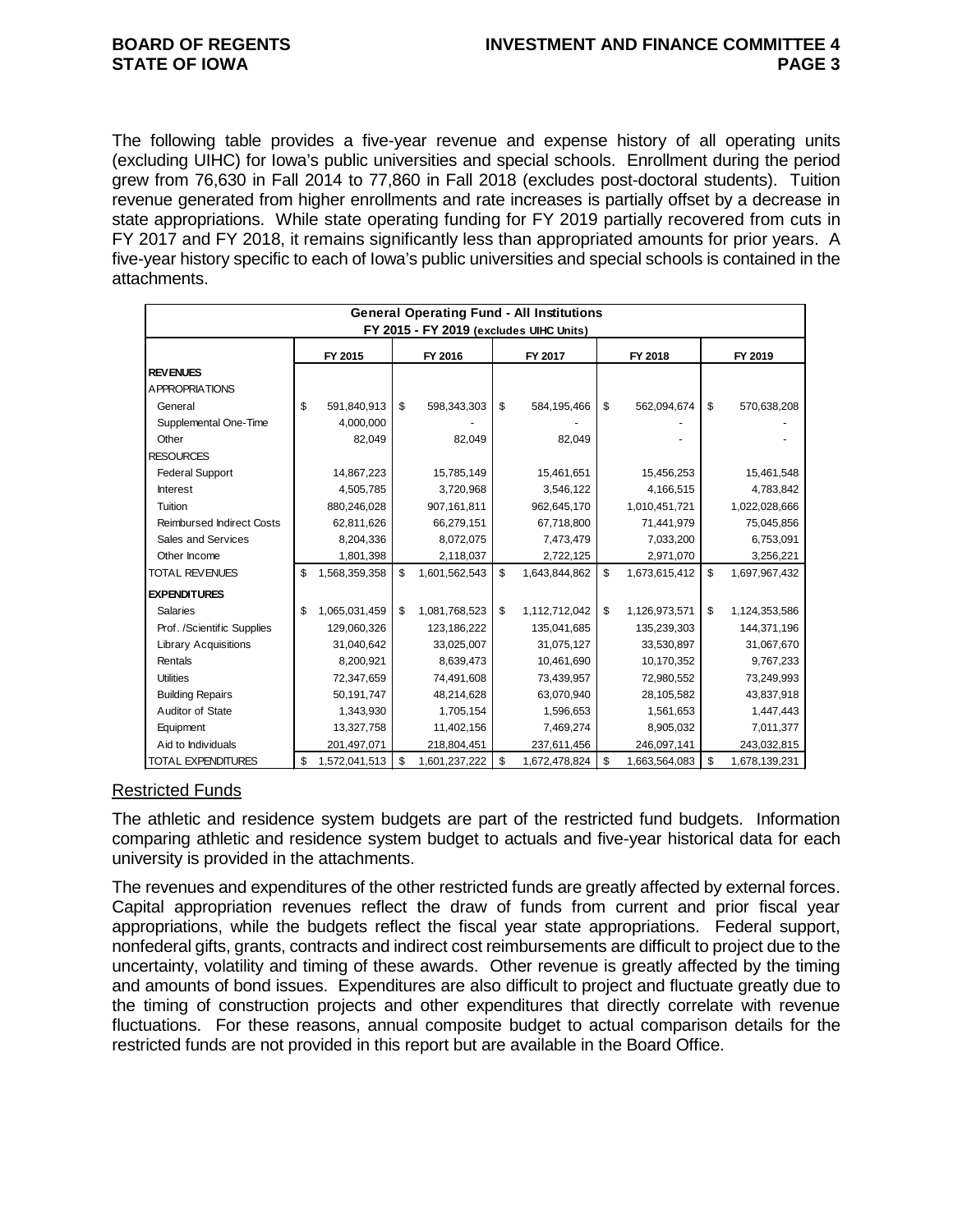## **BOARD OF REGENTS INVESTMENT AND FINANCE COMMITTEE 4 STATE OF IOWA ATTACHMENT A PAGE 4**

## **University of Iowa**

The budget-to-actual comparison below contains the general university and special purpose appropriated units except for the four hospital units, which are reported in a subsequent table.

|                                  | University of Iowa - General Fund |                               |    |             |    |                |             |  |  |  |
|----------------------------------|-----------------------------------|-------------------------------|----|-------------|----|----------------|-------------|--|--|--|
|                                  |                                   | FY 2019 (excludes UIHC units) |    |             |    |                |             |  |  |  |
|                                  |                                   | <b>Board Approved</b>         |    |             |    | Variance       | Actual as % |  |  |  |
|                                  |                                   | <b>Budget</b>                 |    | Actual      |    | Over/(Under)   | of Budget   |  |  |  |
| <b>REVENUES</b>                  |                                   |                               |    |             |    |                |             |  |  |  |
| <b>APPROPRIATIONS</b>            |                                   |                               |    |             |    |                |             |  |  |  |
| General                          | \$                                | 228,473,540                   | \$ | 228,473,540 | \$ |                | 100.0%      |  |  |  |
| <b>RESOURCES</b>                 |                                   |                               |    |             |    |                |             |  |  |  |
| <b>Interest</b>                  |                                   | 1,110,500                     |    | 1,537,484   |    | 426,984        | 138.4%      |  |  |  |
| Tuition                          |                                   | 482,838,675                   |    | 476,170,538 |    | (6,668,137)    | 98.6%       |  |  |  |
| <b>Reimbursed Indirect Costs</b> |                                   | 46,687,251                    |    | 49,185,835  |    | 2,498,584      | 105.4%      |  |  |  |
| Sales and Services               |                                   | 2,255,516                     |    | 2,045,403   |    | (210, 113)     | 90.7%       |  |  |  |
| Other Income                     |                                   | 24,933                        |    | 15,287      |    | (9,646)        | 61.3%       |  |  |  |
| <b>TOTAL REVENUES</b>            | \$                                | 761,390,415                   | \$ | 757,428,087 | \$ | (3,962,328)    | 99.5%       |  |  |  |
|                                  |                                   |                               |    |             |    |                |             |  |  |  |
| <b>EXPENDITURES</b>              |                                   |                               |    |             |    |                |             |  |  |  |
| <b>Salaries</b>                  | \$                                | 504,053,641                   | \$ | 502,823,619 | \$ | (1,230,022)    | 99.8%       |  |  |  |
| Prof. /Scientific Supplies       |                                   | 63,899,456                    |    | 46,439,091  |    | (17, 460, 365) | 72.7%       |  |  |  |
| <b>Library Acquisitions</b>      |                                   | 19,205,984                    |    | 18,473,757  |    | (732, 227)     | 96.2%       |  |  |  |
| Rentals                          |                                   | 7,034,020                     |    | 6,699,267   |    | (334, 753)     | 95.2%       |  |  |  |
| <b>Utilities</b>                 |                                   | 37,433,626                    |    | 35,993,809  |    | (1,439,817)    | 96.2%       |  |  |  |
| <b>Building Repairs</b>          |                                   | 15,489,580                    |    | 34,663,673  |    | 19,174,093     | 223.8%      |  |  |  |
| Auditor of State                 |                                   | 765,000                       |    | 685,128     |    | (79, 872)      | 89.6%       |  |  |  |
| Equipment                        |                                   | 2,364,942                     |    | 2,418,226   |    | 53,284         | 102.3%      |  |  |  |
| Aid to Individuals               |                                   | 111,144,166                   |    | 103,398,566 |    | (7,745,600)    | 93.0%       |  |  |  |
| <b>TOTAL EXPENDITURES</b>        | \$                                | 761,390,415                   | \$ | 751,595,136 | \$ | (9,795,279)    | 98.7%       |  |  |  |

Actual operating revenues of \$757.4 million were 0.5% less than budget. Tuition revenues of \$476.2 million were less than the budget due to the elimination of the Summer Hawk tuition grant program after the 2018 summer session and other enrollment changes. Resident tuition revenue comprised 43% of gross tuition with 57% coming from nonresident students. Indirect cost reimbursements from federal grants exceeded the budget from higher than projected research activity.

Salary and benefit costs comprised 67% of all general operating fund expenditures and were slightly under the budget. Student financial aid was 21.6% of actual tuition revenues and was under budget from the elimination of the Summer Hawk Tuition Grant program. Building repairs exceeded the budget to address critical/time sensitive repairs and maintenance. Savings in utility costs and professional supplies/services allowed for these needed repairs during FY 2019.

As reported in the FY 2019 budget, the University continued to utilize its new budget model to identify, evaluate, and discontinue activities where state resources are no longer sufficient to support these state-initiated functions and to ensure available resources align with the strategic plan.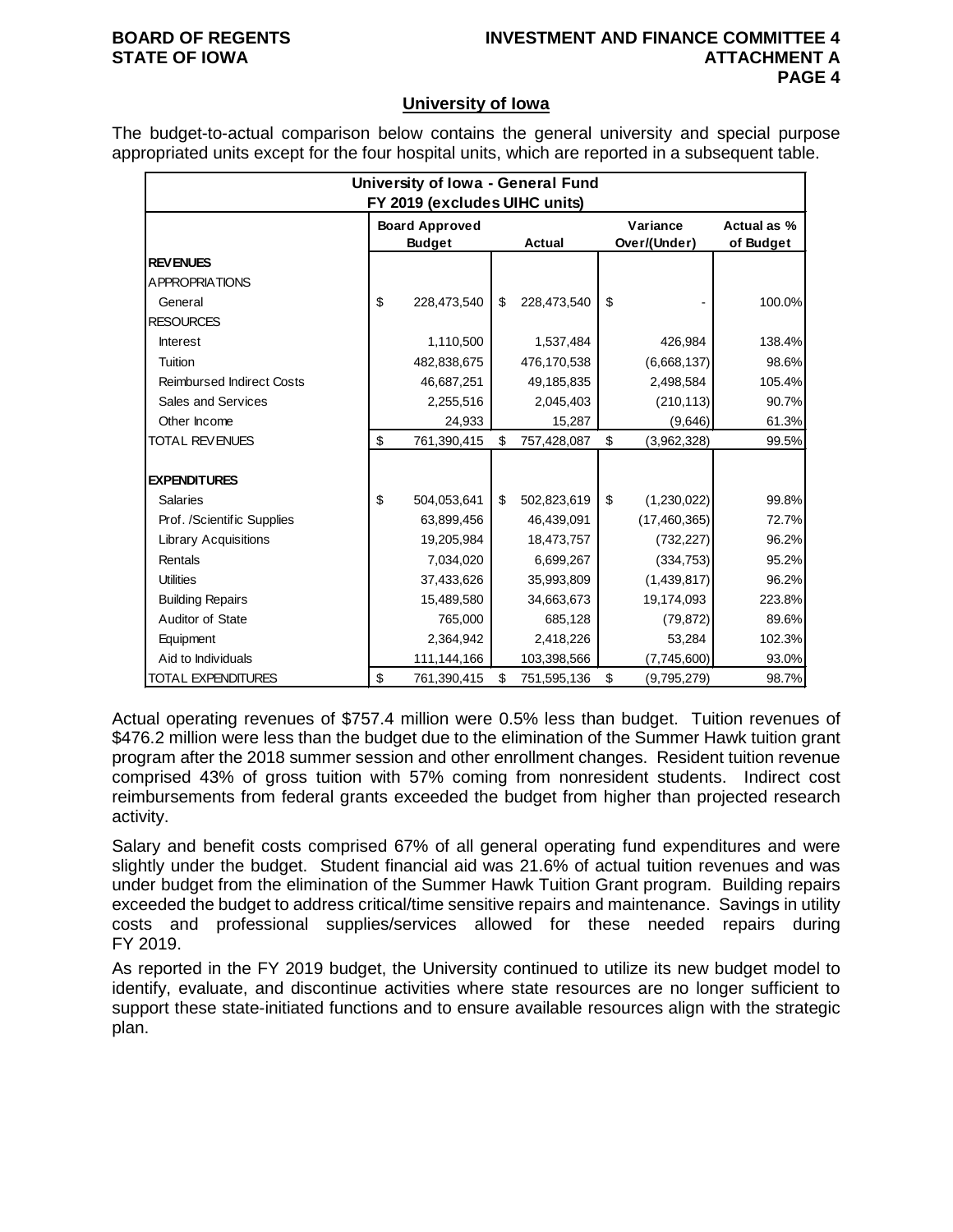## **BOARD OF REGENTS INVESTMENT AND FINANCE COMMITTEE 4 PAGE 5**

The following provides a consolidated five-year history of actual revenues and expenditures from the general university and special purpose units (not including the four hospital units). Enrollment during the period has grown from 29,970 in Fall 2014 to 31,656 in Fall 2018 (excludes post-doctoral students). Total revenue growth during the five-year period is primarily from the increase in undergraduate resident tuition revenue, which comprised the majority of the enrollment increase. While state operating funding reflects a small increase for FY 2019, it remains significantly less than appropriated amounts for prior years.

|                                  | University of Iowa - General Operating Fund |             |    |             |    |             |    |             |    |             |  |
|----------------------------------|---------------------------------------------|-------------|----|-------------|----|-------------|----|-------------|----|-------------|--|
| FY 2015 - FY 2019                |                                             |             |    |             |    |             |    |             |    |             |  |
|                                  |                                             | FY 2015     |    | FY 2016     |    | FY 2017     |    | FY 2018     |    | FY 2019     |  |
| <b>University Approp. Units</b>  |                                             |             |    |             |    |             |    |             |    |             |  |
| <b>REVENUES</b>                  |                                             |             |    |             |    |             |    |             |    |             |  |
| <b>General Appropriations</b>    | \$                                          | 245,269,635 | \$ | 245,269,635 | \$ | 237,332,135 | \$ | 225,323,540 | \$ | 228,473,540 |  |
| <b>RESOURCES</b>                 |                                             |             |    |             |    |             |    |             |    |             |  |
| <b>Interest</b>                  |                                             | 1,608,284   |    | 955,878     |    | 1,234,686   |    | 1,443,501   |    | 1,537,484   |  |
| Tuition                          |                                             | 424,042,248 |    | 433,643,847 |    | 453,783,127 |    | 479,100,353 |    | 476,170,538 |  |
| <b>Reimbursed Indirect Costs</b> |                                             | 42,626,852  |    | 44,320,891  |    | 45,073,674  |    | 47,651,044  |    | 49,185,835  |  |
| Sales and Services               |                                             | 2,589,862   |    | 2,659,307   |    | 2,780,843   |    | 2,216,107   |    | 2,045,403   |  |
| Other Income                     |                                             | 46,366      |    | 11,614      |    | 12,476      |    | 17,303      |    | 15,287      |  |
| <b>TOTAL REVENUES</b>            | \$                                          | 716,183,247 | \$ | 726,861,172 | \$ | 740,216,941 | \$ | 755,751,848 | \$ | 757,428,087 |  |
| <b>EXPENDITURES</b>              |                                             |             |    |             |    |             |    |             |    |             |  |
| <b>Salaries</b>                  | \$                                          | 483,231,708 | \$ | 482,170,350 | \$ | 495,227,157 | \$ | 506,024,009 | \$ | 502,823,619 |  |
| Prof. /Scientific Supplies       |                                             | 48,522,123  |    | 48,903,367  |    | 53,187,805  |    | 46,663,932  |    | 46,439,091  |  |
| <b>Library Acquisitions</b>      |                                             | 18,280,871  |    | 19,153,423  |    | 19,231,112  |    | 18,864,278  |    | 18,473,757  |  |
| Rentals                          |                                             | 5,598,230   |    | 5,450,991   |    | 7,799,298   |    | 7,396,670   |    | 6,699,267   |  |
| <b>Utilities</b>                 |                                             | 34,273,079  |    | 35,195,731  |    | 36,363,242  |    | 35,033,442  |    | 35,993,809  |  |
| <b>Building Repairs</b>          |                                             | 27,095,796  |    | 29,229,445  |    | 11,166,180  |    | 25,788,676  |    | 34,663,673  |  |
| Auditor of State                 |                                             | 634,215     |    | 626,071     |    | 639,145     |    | 644,286     |    | 685,128     |  |
| Equipment                        |                                             | 2,724,132   |    | 1,125,984   |    | 3,397,277   |    | 2,671,963   |    | 2,418,226   |  |
| Aid to Individuals               |                                             | 95,823,093  |    | 105,005,810 |    | 113,205,725 |    | 112,664,592 |    | 103,398,566 |  |
| <b>TOTAL EXPENDITURES</b>        | \$                                          | 716,183,247 | \$ | 726,861,172 | \$ | 740,216,941 | \$ | 755,751,848 | \$ | 751,595,136 |  |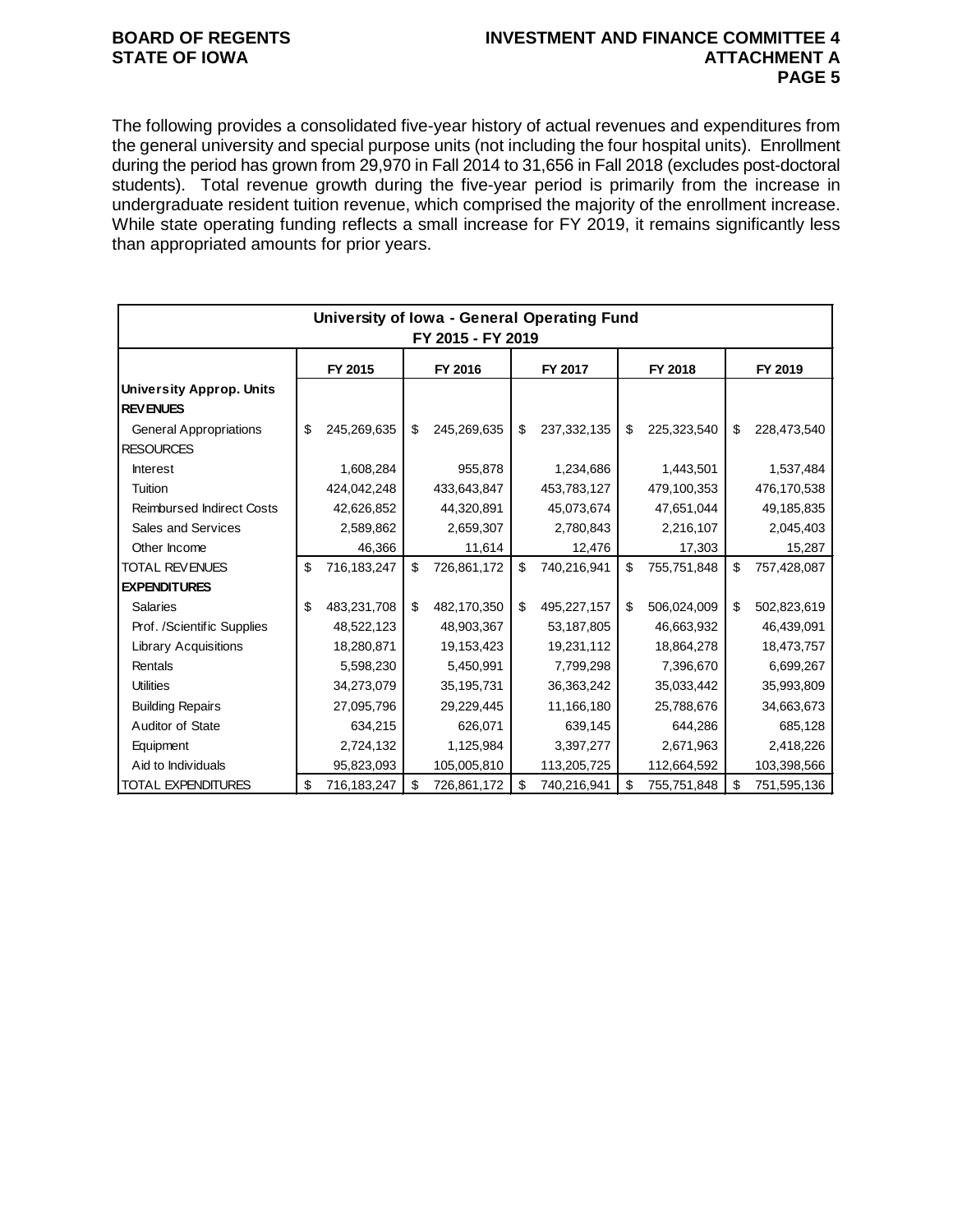## **BOARD OF REGENTS INVESTMENT AND FINANCE COMMITTEE 4 STATE OF IOWA ATTACHMENT A PAGE 6**

The table below contains the FY 2019 budget-to-actual consolidated comparison for UIHC, Psychiatric Hospital, Specialized Child Health Services, and the Center for Disabilities and Development. Actual revenues and expenditures for the Health Care Units exceeded the budget by 4.6%.

| University of Iowa - Health Care Operating Units<br>FY 2019 |    |                       |    |                 |    |                |             |  |  |
|-------------------------------------------------------------|----|-----------------------|----|-----------------|----|----------------|-------------|--|--|
|                                                             |    | <b>Board Approved</b> |    |                 |    | Variance       | Actual as % |  |  |
|                                                             |    | <b>Budget</b>         |    | Actual          |    | Over/(Under)   | of Budget   |  |  |
| <b>REVENUES</b>                                             |    |                       |    |                 |    |                |             |  |  |
| Appropriations                                              | \$ | 643,641               | \$ | 643,641         | \$ |                | 100.0%      |  |  |
| <b>Interest</b>                                             |    | 10,377,839            |    | 11,120,283      |    | 742,444        | 107.2%      |  |  |
| <b>Reimbursed Indirect Costs</b>                            |    | 6,300,948             |    | 6,679,534       |    | 378,586        | 106.0%      |  |  |
| Sales and Services                                          |    | 1,580,192,509         |    | 1,654,127,355   |    | 73,934,846     | 104.7%      |  |  |
| Other Income                                                |    | 1,725,703             |    | 635,981         |    | (1,089,722)    | 36.9%       |  |  |
| <b>TOTAL REVENUES</b>                                       | \$ | 1,599,240,640         |    | \$1,673,206,794 | \$ | 73,966,154     | 104.6%      |  |  |
| <b>EXPENDITURES</b>                                         |    |                       |    |                 |    |                |             |  |  |
| <b>Salaries</b>                                             | \$ | 912,169,047           | \$ | 875,829,155     | \$ | (36, 339, 892) | 96.0%       |  |  |
| Prof. /Scientific Supplies                                  |    | 634,250,726           |    | 734,764,518     |    | 100,513,792    | 115.8%      |  |  |
| Rentals                                                     |    | 15,095,883            |    | 20,468,113      |    | 5,372,230      | 135.6%      |  |  |
| <b>Utilities</b>                                            |    | 35,436,515            |    | 35,575,245      |    | 138,730        | 100.4%      |  |  |
| <b>Building Repairs</b>                                     |    | 2,288,469             |    | 2,388,616       |    | 100,147        | 104.4%      |  |  |
| Aid to Individuals                                          |    |                       |    | 684,368         |    | 684,368        |             |  |  |
| TOTAL EXPENDITURES                                          | \$ | 1,599,240,640         |    | \$1,669,710,015 | \$ | 70,469,375     | 104.4%      |  |  |

Revenue Variances

• UIHC experienced growth in volumes throughout the fiscal year compared to the prior year and budget. Volumes for acute patient days, surgical procedures and outpatient clinic visits all exceeded the prior year by more than 4%. UIHC continued to expand primary care in offsite locations, improve operating room utilization rates and focused on improving productivity while maintaining excellent quality and safe care for patients.

Expense Variances

- A concerted effort to monitor and manage labor costs continued to be utilized to minimize the need for additional staffing costs while still providing safe and high-quality patient care services. All new position requests as well as requests to re-fill vacant positions were reviewed by a multi-disciplinary Hiring Board. Staffing mix was also reviewed to assure staff are functioning at the top of their licenses. Due to the high patient volumes however, some additional staffing efforts were required beyond the usual salaried staff. Labor effort was supplemented by various sources such as hourly wages and overtime as well as outside agency staffing. The outside agency expense of over \$7.4M is reported under professional supplies and services.
- Expansion of the specialty pharmacy drug program continued into FY 2019. This program captures high cost, low volume specialty drugs. The expansion to the market of a group of specialty drugs for treatment of cancer and pediatric neuromuscular atrophy continue to have a significant impact on expenses. These drug costs along with patient care medical supplies such as implants for cardiac, orthopedic and neurosurgical procedures, surgical instruments, and other patient care supplies contributed to the variance in professional supplies and services. These expenses typically flex up with volumes and exceeded budgets consistent with the favorable sales and service revenue variance.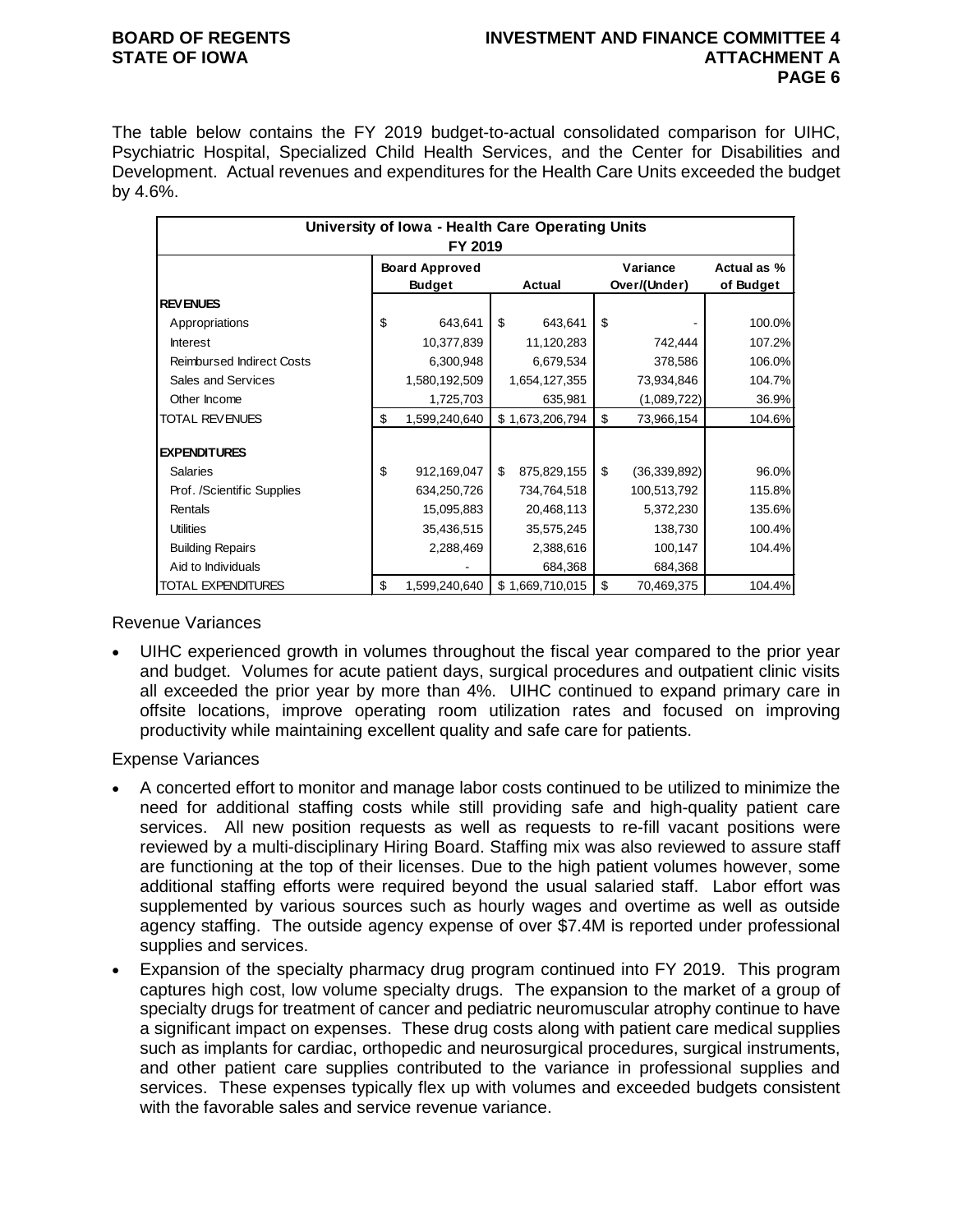The following provides a consolidated five-year history of actual revenues and expenditures from the four hospital units.

|                                  | University of Iowa - Health Care Operating Units |                 |                   |                 |                 |                 |  |  |  |  |
|----------------------------------|--------------------------------------------------|-----------------|-------------------|-----------------|-----------------|-----------------|--|--|--|--|
|                                  |                                                  |                 | FY 2015 - FY 2019 |                 |                 |                 |  |  |  |  |
|                                  |                                                  | FY 2015         | FY 2016           | FY 2017         | FY 2018         | FY 2019         |  |  |  |  |
| <b>REVENUES</b>                  |                                                  |                 |                   |                 |                 |                 |  |  |  |  |
| Appropriations                   | \$                                               | 659,456         | \$659,456         | \$659,456       | \$643,641       | \$643,641       |  |  |  |  |
| <b>RESOURCES</b>                 |                                                  |                 |                   |                 |                 |                 |  |  |  |  |
| <b>Interest</b>                  |                                                  | 23,712,889      | 7,412,398         | 16,187,002      | 15,105,141      | 11,120,283      |  |  |  |  |
| <b>Reimbursed Indirect Costs</b> |                                                  | 5,392,619       | 4,466,336         | 6,132,828       | 6,469,229       | 6,679,534       |  |  |  |  |
| Sales and Services               |                                                  | 1,131,258,601   | 1,272,771,981     | 1,369,371,067   | 1,498,785,524   | 1,654,127,355   |  |  |  |  |
| Other Income                     |                                                  | 3,790,617       | 2,322,769         | 1,888,618       | 125,963         | 635,981         |  |  |  |  |
| <b>TOTAL REVENUES</b>            |                                                  | \$1,164,814,182 | \$1,287,632,940   | \$1,394,238,971 | \$1,521,129,498 | \$1,673,206,794 |  |  |  |  |
| <b>EXPENDITURES</b>              |                                                  |                 |                   |                 |                 |                 |  |  |  |  |
| <b>Salaries</b>                  | \$                                               | 705,868,300     | \$762,364,521     | \$831,279,258   | \$869,198,655   | \$875,829,155   |  |  |  |  |
| Prof. /Scientific Supplies       |                                                  | 413,477,089     | 480,925,350       | 512,582,727     | 596,237,563     | 734,764,518     |  |  |  |  |
| Rentals                          |                                                  | 5,212,675       | 9,052,988         | 11,411,935      | 12,497,721      | 20,468,113      |  |  |  |  |
| <b>Utilities</b>                 |                                                  | 29,637,973      | 30,324,010        | 33,347,460      | 35,156,761      | 35,575,245      |  |  |  |  |
| <b>Building Repairs</b>          |                                                  | 2,370,676       | 2,450,254         | 3,354,755       | 2,745,743       | 2,388,616       |  |  |  |  |
| Equipment                        |                                                  |                 |                   |                 | 103,056         |                 |  |  |  |  |
| Aid to Individuals               |                                                  | 1,036,588       | 1,074,550         | 1,011,010       | 842,349         | 684,368         |  |  |  |  |
| TOTAL EXPENDITURES               |                                                  | \$1,157,603,301 | \$1,286,191,673   | \$1,392,987,145 | \$1,516,781,848 | \$1,669,710,015 |  |  |  |  |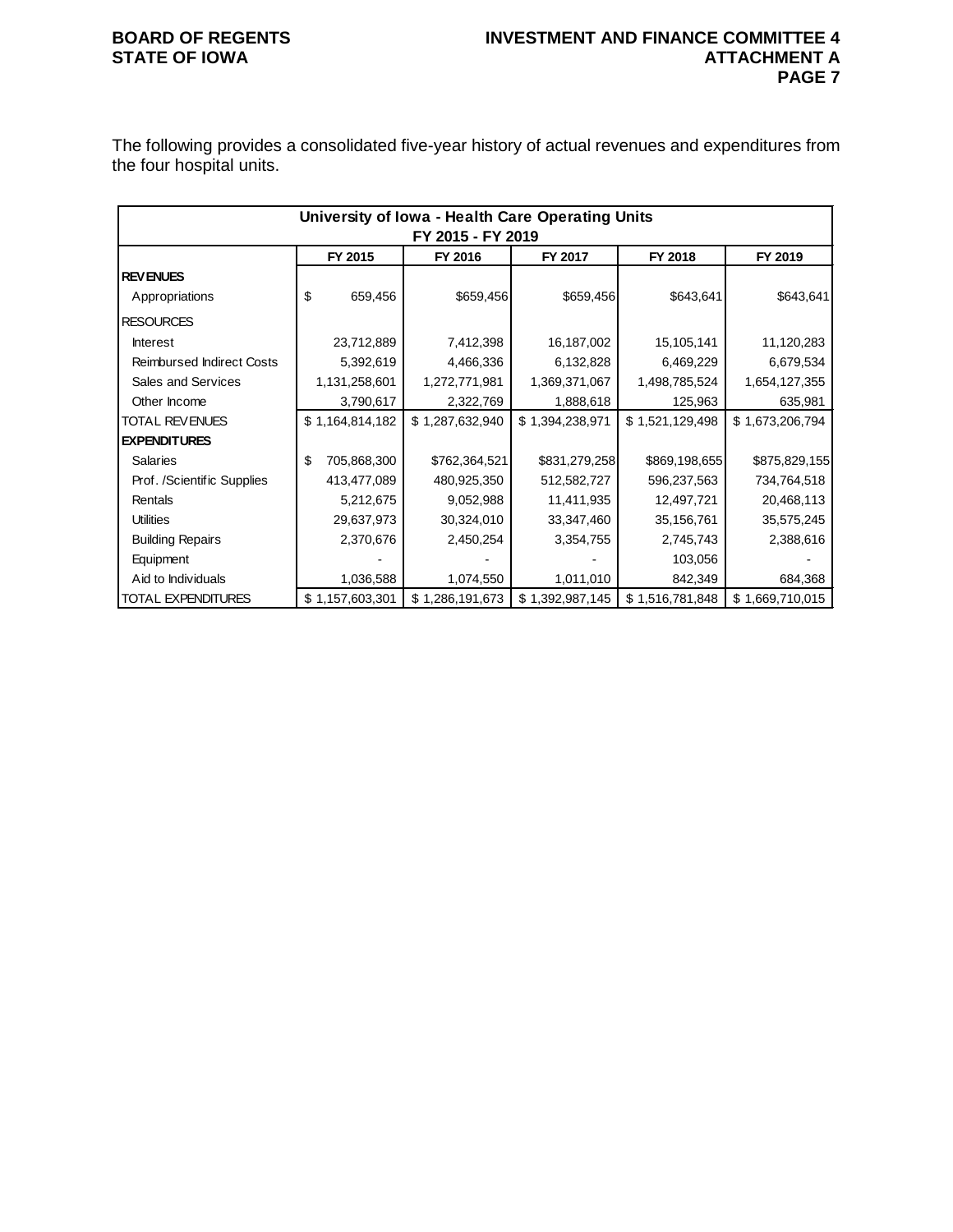### **UNIVERSITY OF IOWA ATHLETICS**

|                                            | FY 2019 Budget    | FY 2019 Actuals | <b>Variance</b>  |
|--------------------------------------------|-------------------|-----------------|------------------|
| <b>INCOME:</b>                             |                   |                 |                  |
| <b>Men's Sports</b>                        |                   |                 |                  |
| Football                                   | \$<br>23,324,645  | \$23,071,039    | \$<br>(253, 606) |
| <b>Basketball</b>                          | 3,737,288         | 3,734,126       | (3, 162)         |
| Wrestling                                  | 582,624           | 484,433         | (98, 191)        |
| All Other                                  | 41,219            | 63,178          | 21,959           |
| <b>Total Men's Sports</b>                  | \$<br>27,685,776  | \$27,352,776    | \$<br>(333,000)  |
| <b>Women's Sports</b>                      |                   |                 |                  |
| Basketball                                 | \$<br>275,000     | \$<br>377,741   | \$<br>102,741    |
| Volleyball                                 | 60,000            | 61,883          | 1,883            |
| All Other                                  | 35,914            | 49,994          | 14,080           |
| <b>Total Women's Sports</b>                | \$<br>370,914     | \$<br>489,618   | \$<br>118,704    |
| Other Income                               |                   |                 |                  |
| Facility Debt Service/Student Fees         | \$<br>650,000     | \$<br>650,000   | \$               |
| Learfield Multi Media Contract Income      | 7,382,817         | 7,763,464       | 380,647          |
| Athletic Conference                        | 52,924,372        | 54,827,039      | 1,902,667        |
| <b>Interest</b>                            | 400,000           | 791,768         | 391,768          |
| <b>Foundation Support</b>                  | 16,823,140        | 15,270,572      | (1,552,568)      |
| <b>Foundation Premium Seat Revenue</b>     | 8,440,308         | 8,227,829       | (212, 479)       |
| Novelties--Bookstore                       | 3,454,769         | 3,318,723       | (136, 046)       |
| General Income                             | 3,741,960         | 3,618,268       | (123, 692)       |
| <b>Total Other Income</b>                  | \$<br>93,817,366  | \$94,467,663    | \$<br>650,297    |
|                                            |                   |                 |                  |
| <b>TOTAL INCOME</b>                        | \$<br>121,874,056 | \$122,310,057   | \$<br>436,001    |
| <b>EXPENSES:</b>                           |                   |                 |                  |
| <b>Men's Sports</b>                        |                   |                 |                  |
| Football                                   | \$<br>27,447,712  | \$28,428,066    | \$<br>980,354    |
| <b>Basketball</b>                          | 7,242,296         | 7,053,304       | (188, 992)       |
| Wrestling                                  | 1,939,589         | 1,734,068       | (205, 521)       |
| <b>Other Sports</b>                        | 6,582,163         | 6,759,963       | 177,800          |
| <b>Total Men's Sports</b>                  | \$<br>43,211,760  | \$43,975,401    | \$<br>763,641    |
|                                            |                   |                 |                  |
| <b>Women's Sports</b>                      |                   |                 |                  |
| Basketball                                 | \$<br>5,128,029   | 4,833,093       | (294, 936)       |
| Volleyball                                 | 1,964,904         | 1,872,792       | (92, 112)        |
| <b>Other Sports</b>                        | 12,675,586        | 12,567,795      | (107, 791)       |
| <b>Total Women's Sports</b>                | \$<br>19,768,519  | \$19,273,680    | \$<br>(494, 839) |
| <b>Other Expenses</b>                      |                   |                 |                  |
| <b>Training Services</b>                   | \$<br>3,013,829   | \$<br>2,840,598 | \$<br>(173, 231) |
| Sports Information                         | 803,176           | 784,005         | (19, 171)        |
| Admin. & General Expenses                  | 19,164,105        | 20,269,227      | 1,105,122        |
| <b>Facility Debt Service</b>               | 21,782,124        | 21,682,203      | (99, 921)        |
| Transfer for New Facility Costs & Reserves | 1,500,000         | 1,000,000       | (500,000)        |
| Academic & Counseling                      | 1,932,313         | 1,929,270       | (3,043)          |
| <b>Buildings &amp; Grounds</b>             | 10,698,230        | 10,555,673      | (142, 557)       |
| <b>Total Other Expenses</b>                | \$<br>58,893,777  | \$59,060,976    | \$<br>167,199    |
| <b>TOTAL OPERATING EXPENSE</b>             | \$<br>121,874,056 | \$122,310,057   | \$<br>436,001    |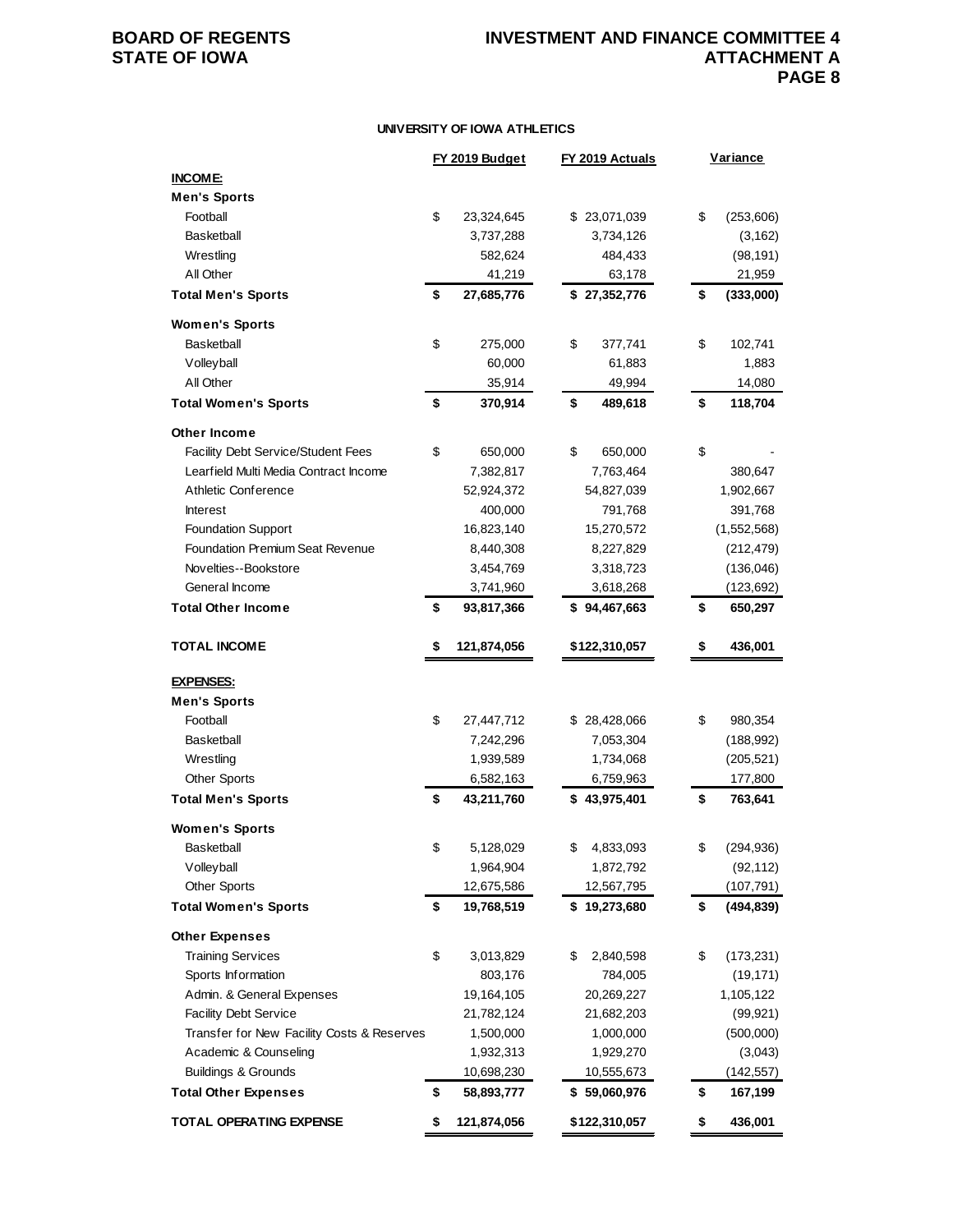The following describes the budget-to-actual revenue and expense variances for SUI Athletics as shown on the previous page.

## Revenue Variances

- Athletic Conference income exceeded the budget from higher than anticipated bowl income and a supplemental distribution from the conference.
- Foundation support was under budget due to the residual effect of the recent tax law changes.

## Expense Variances

- Administrative and general expenses were above budget from bonus payments for team successes.
- A lower operating surplus than budgeted resulted in a less than budgeted transfer to the reserve fund.

The following provides a 5-year history of actual revenues and expenditures for SUI Athletics. Athletics is fully self-supporting and receives no general university support.

| University of Iowa Athletics |              |                  |                  |                  |                   |  |  |  |  |  |  |
|------------------------------|--------------|------------------|------------------|------------------|-------------------|--|--|--|--|--|--|
| FY 2015-FY 2019              |              |                  |                  |                  |                   |  |  |  |  |  |  |
|                              | FY 2015      | FY 2016          | FY 2017          | FY 2018          | FY 2019           |  |  |  |  |  |  |
| <b>Revenues</b>              |              |                  |                  |                  |                   |  |  |  |  |  |  |
| Sports Income                | \$27,037,732 | \$24,819,131     | 28,829,661<br>\$ | 25,822,253<br>\$ | \$<br>27,842,394  |  |  |  |  |  |  |
| Alumni / Foundation /        |              |                  |                  |                  |                   |  |  |  |  |  |  |
| Corp Support / Sponsorship   | 19,870,003   | 22,472,224       | 25,211,698       | 22,239,330       | 23,498,401        |  |  |  |  |  |  |
| Athletic Conference /        |              |                  |                  |                  |                   |  |  |  |  |  |  |
| <b>NCAA Support</b>          | 31,287,367   | 33,815,691       | 36,177,833       | 52,599,416       | 54,827,039        |  |  |  |  |  |  |
| <b>Student Fees</b>          | 650,000      | 650,000          | 650,000          | 650,000          | 650,000           |  |  |  |  |  |  |
| Other Income                 | 13,394,735   | 14,595,554       | 24,218,763       | 14,930,109       | 15,492,223        |  |  |  |  |  |  |
| Total Income                 | \$92,239,837 | \$96,352,600     | \$115,087,955    | \$116,241,108    | \$<br>122,310,057 |  |  |  |  |  |  |
| Expenses                     |              |                  |                  |                  |                   |  |  |  |  |  |  |
| Men's Sports                 | \$33,325,545 | \$36,997,789     | 40,249,758<br>\$ | \$<br>42,439,264 | \$<br>43,975,401  |  |  |  |  |  |  |
| Women's Sports               | 14,912,925   | 15,886,354       | 17,385,854       | 18,546,836       | 19,273,680        |  |  |  |  |  |  |
| Other Expenses               | 44,001,367   | 43,468,458       | 57,452,343       | 55,255,008       | 59,060,976        |  |  |  |  |  |  |
| Total Expenses               | \$92,239,837 | 96,352,600<br>\$ | \$115,087,955    | \$116,241,108    | 122,310,057<br>\$ |  |  |  |  |  |  |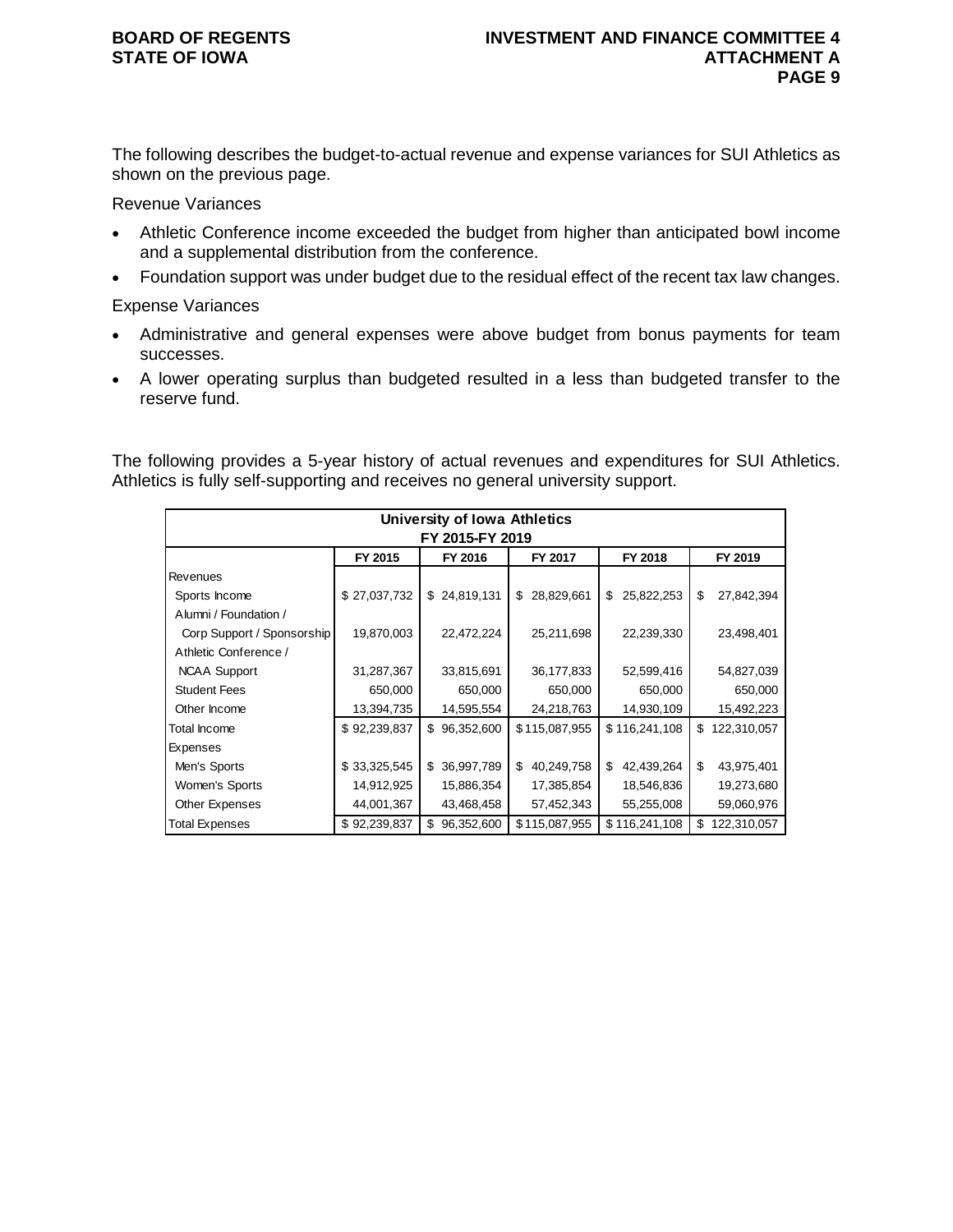## **BOARD OF REGENTS INVESTMENT AND FINANCE COMMITTEE 4 PAGE 10**

|                                    | University of Iowa Residence System - FY 2019 |              |                          |         |  |  |  |  |  |  |  |
|------------------------------------|-----------------------------------------------|--------------|--------------------------|---------|--|--|--|--|--|--|--|
|                                    | <b>Budget</b>                                 | Actual       | Variance<br>Over/(Under) | Percent |  |  |  |  |  |  |  |
| Revenues                           | \$76,354,678                                  | \$77.582.883 | \$1.228.205              | 101.6%  |  |  |  |  |  |  |  |
| Expenditures                       | 58,870,214                                    | 55.995.506   | (\$2,874,708)            | 95.1%   |  |  |  |  |  |  |  |
| Debt Service                       | 11,794,519                                    | 11.794.519   | \$0                      | 100.0%  |  |  |  |  |  |  |  |
| <b>Mandatory Transfers</b>         | 600,000                                       | 600.000      | \$0                      | 100.0%  |  |  |  |  |  |  |  |
| Net Revenues                       | 5,089,945                                     | 9.192.858    | \$4,102,913              | 180.6%  |  |  |  |  |  |  |  |
| Net Revenues as % of Gross Revenue | 6.7%                                          | 11.8%        |                          |         |  |  |  |  |  |  |  |

The SUI Residence System's total operating revenues were 1.6% over budget and expenses were 4.9% less than the budget resulting in net revenues exceeding the budget. Increases in contract revenues from higher occupancy were partially offset by a decline in non-contract dining and catering revenues.

Salary/benefit costs savings resulted from numerous vacancies, turnover in the facilities and dining operations areas, and an organizational change which shifted some administrative positions to the Division of Student Life. A decrease in the cost of food from the lower noncontract and catering revenues was partially offset by slight increases in utility and maintenance expenses.

| University of Iowa - Residence System<br>FY 2015 - FY 2019        |                 |              |              |                |                 |  |  |  |  |
|-------------------------------------------------------------------|-----------------|--------------|--------------|----------------|-----------------|--|--|--|--|
|                                                                   | FY 2015         | FY 2016      | FY 2017      | FY 2018        | FY 2019         |  |  |  |  |
| Revenues                                                          | \$70,237,196    | \$78,504,307 | \$82,130,097 | \$80,081,448   | \$77,582,883    |  |  |  |  |
| <b>Expenditures for Operations</b>                                | 51,744,125      | 54,465,153   | 57,979,545   | 61.711.189     | 55,995,506      |  |  |  |  |
| Debt Service and Mandatory Transfers                              | 9,180,555       | 10,099,969   | 10,784,527   | 12,255,046     | 12,394,519      |  |  |  |  |
| Net Revenues after Debt Service and<br><b>Mandatory Transfers</b> | \$<br>9,312,516 | \$13,939,185 | \$13,366,025 | 6,115,213<br>S | 9,192,858<br>\$ |  |  |  |  |
| Net Revenues as % of Gross Revenue                                | 13.3%           | 17.8%        | 16.3%        | 7.6%           | 11.8%           |  |  |  |  |

For comparative purposes, the residence system provided Fall 2019 enrollment and occupancy information which impact the current year budget as part of their annual report. Occupancy in the current year increased by 255 students even though there was a slight decrease in lower division enrollment, which comprise the majority of the residence hall population.

| University of Iowa Residence System |           |           |        |          |  |  |  |  |  |  |
|-------------------------------------|-----------|-----------|--------|----------|--|--|--|--|--|--|
|                                     | Fall 2018 | Fall 2019 | Change | % Change |  |  |  |  |  |  |
| <b>Total University Enrollment</b>  | 32,948    | 32,535    | $-413$ | $-1.3%$  |  |  |  |  |  |  |
| Low er Division                     | 10,660    | 10.443    | $-217$ | $-2.0%$  |  |  |  |  |  |  |
| Low er Div as % of Total            | 32.4%     | 32.1%     |        |          |  |  |  |  |  |  |
| <b>Total Occupancy</b>              | 6.078     | 6.333     | 255    | 4.2%     |  |  |  |  |  |  |
| Occupancy as a                      |           |           |        |          |  |  |  |  |  |  |
| % of Enrollment                     | 18.4%     | 19.5%     |        |          |  |  |  |  |  |  |

The principal outstanding on dormitory revenue bonds for SUI as of June 30, 2019, was \$153.7 million (excludes July 1 principal payment). The Voluntary Reserve Fund balance totaled \$15.1 million at fiscal year-end.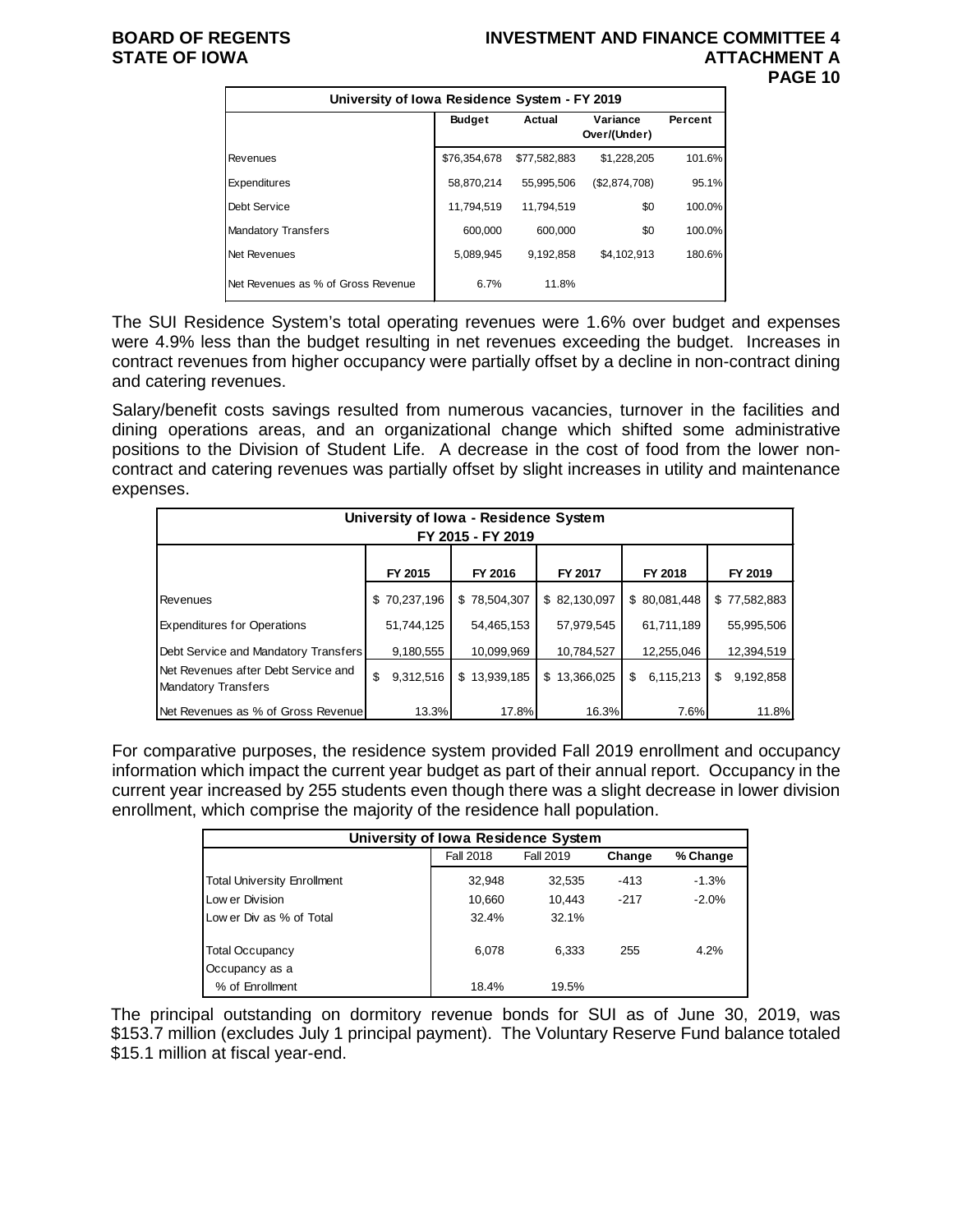## **Iowa State University**

The budget-to-actual comparison below contains consolidated revenue and expenditure data for the general university and all special purpose appropriated units.

|                                  | Iowa State University - General Operating Fund<br>FY 2019 |                                        |    |             |    |                          |                                 |  |  |
|----------------------------------|-----------------------------------------------------------|----------------------------------------|----|-------------|----|--------------------------|---------------------------------|--|--|
|                                  |                                                           | <b>Board Approved</b><br><b>Budget</b> |    | Actual      |    | Variance<br>Over/(Under) | Actual as % of<br><b>Budget</b> |  |  |
| <b>REVENUES</b>                  |                                                           |                                        |    |             |    |                          |                                 |  |  |
| <b>APPROPRIATIONS</b>            |                                                           |                                        |    |             |    |                          |                                 |  |  |
| General                          | \$                                                        | 225,474,870                            | \$ | 225,474,870 | \$ |                          | 100.0%                          |  |  |
| <b>RESOURCES</b>                 |                                                           |                                        |    |             |    |                          |                                 |  |  |
| <b>Federal Support</b>           |                                                           | 15,405,000                             |    | 15,405,000  |    |                          | 100.0%                          |  |  |
| <b>Interest</b>                  |                                                           | 1,889,150                              |    | 2,098,179   |    | 209,029                  | 111.1%                          |  |  |
| Tuition                          |                                                           | 466,748,000                            |    | 466,390,864 |    | (357, 136)               | 99.9%                           |  |  |
| <b>Reimbursed Indirect Costs</b> |                                                           | 20,963,998                             |    | 24,302,078  |    | 3,338,080                | 115.9%                          |  |  |
| Other Income                     |                                                           | 1,386,700                              |    | 2,161,975   |    | 775,275                  | 155.9%                          |  |  |
| <b>TOTAL REVENUES</b>            | \$                                                        | 731,867,718                            | \$ | 735,832,966 | \$ | 3,965,248                | 100.5%                          |  |  |
|                                  |                                                           |                                        |    |             |    |                          |                                 |  |  |
| <b>EXPENDITURES</b>              |                                                           |                                        |    |             |    |                          |                                 |  |  |
| <b>Salaries</b>                  | \$                                                        | 469,369,600                            | \$ | 469,241,888 | \$ | (127, 712)               | 100.0%                          |  |  |
| Prof. /Scientific Supplies       |                                                           | 70,663,118                             |    | 78,301,583  |    | 7,638,465                | 110.8%                          |  |  |
| <b>Library Acquisitions</b>      |                                                           | 12,100,000                             |    | 10,514,334  |    | (1,585,666)              | 86.9%                           |  |  |
| Rentals                          |                                                           | 2,195,000                              |    | 2,140,135   |    | (54, 865)                | 97.5%                           |  |  |
| <b>Utilities</b>                 |                                                           | 32,510,000                             |    | 29,912,607  |    | (2,597,393)              | 92.0%                           |  |  |
| <b>Building Repairs</b>          |                                                           | 15,050,000                             |    | 4,241,635   |    | (10,808,365)             | 28.2%                           |  |  |
| Auditor of State                 |                                                           | 750,000                                |    | 407,371     |    | (342, 629)               | 54.3%                           |  |  |
| Equipment                        |                                                           | 8,450,000                              |    | 3,104,545   |    | (5,345,455)              | 36.7%                           |  |  |
| Aid to Individuals               |                                                           | 120,780,000                            |    | 123,973,618 |    | 3,193,618                | 102.6%                          |  |  |
| <b>TOTAL EXPENDITURES</b>        | \$                                                        | 731,867,718                            | \$ | 721,837,716 | \$ | (10,030,002)             | 98.6%                           |  |  |

Actual operating revenues were 0.5% more than the FY 2019 budget with tuition revenues of \$466.4 million being very close to budget. Resident tuition revenue comprised 33.9% of tuition revenue while 66.1% came from nonresident students. Indirect cost revenue exceeded the budget from higher recoveries from federal grants and contracts.

Actual operating expenditures were 1.4% under budget. Salary and benefit costs comprised 65% of all general fund operating expenses and were equal to the budget. Professional and scientific supplies and services were over budget from costs associated with the implementation of the new finance, human resource and payroll software. Building repairs and equipment expenditures were under budget from conservative spending in these areas during a time of unstable state support. Student financial aid exceeded the budget reflective of the University's strategic commitment to affordability.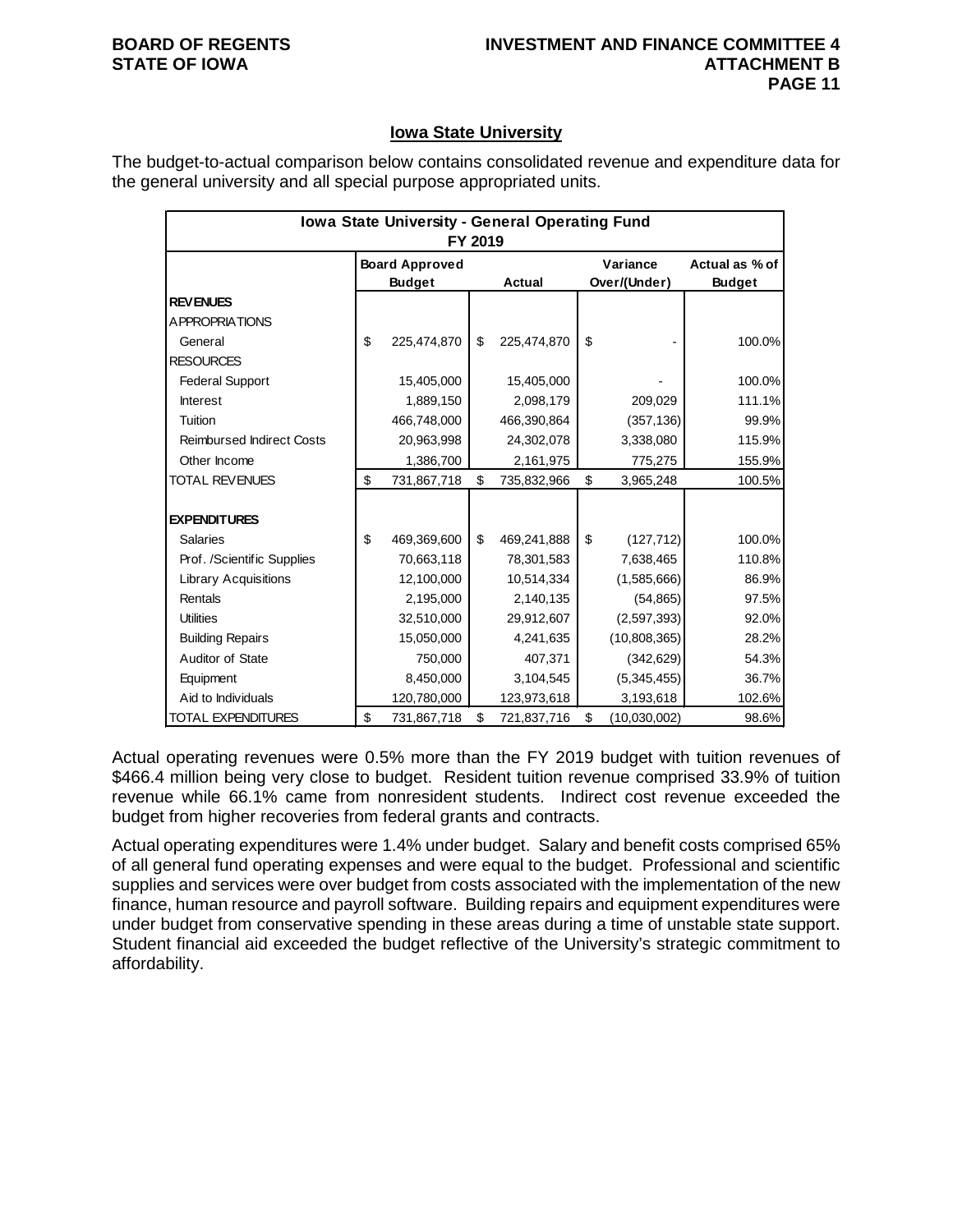As outlined in the FY2019 budget submission, financial resources were used to support university priorities and other cost increases during FY2019. The resources actually realized during FY2019 also supported these priorities as proposed and approved for the year. The FY2019 approved budget included reallocations of \$4.5M to support salary increases, and faculty and staff hiring to enhance the student experience and student success. Those reallocations were made as planned.

The following provides a consolidated five-year history of actual revenues and expenditures from the general university and all special purpose operating units. Enrollment during the period has grown slightly from 34,435 in Fall 2014 to 34,992 in Fall 2018 (excludes post-doctoral students). The increase in total revenues is primarily due to increased tuition revenue from nonresidents during the five-year period. While state operating funding reflects a small increase for FY 2019 when compared to the previous year, it remains significantly less than appropriated amounts for prior years.

|                                  |                   | Iowa State University - General Operating Fund<br>FY 2015 - FY 2019 |                   |                   |                   |
|----------------------------------|-------------------|---------------------------------------------------------------------|-------------------|-------------------|-------------------|
|                                  | FY 2015           | FY 2016                                                             | FY 2017           | FY 2018           | FY 2019           |
| <b>REVENUES</b>                  |                   |                                                                     |                   |                   |                   |
| A PPROPRIATIONS                  |                   |                                                                     |                   |                   |                   |
| <b>General Appropriations</b>    | 237,519,969       | \$<br>238,756,014                                                   | \$<br>231,984,014 | \$<br>222,224,870 | \$<br>225,474,870 |
| <b>RESOURCES</b>                 |                   |                                                                     |                   |                   |                   |
| <b>Federal Support</b>           | 14,405,000        | 15,405,000                                                          | 15,405,000        | 15,405,000        | 15,405,000        |
| <b>Interest</b>                  | 2,424,756         | 2,189,539                                                           | 1,392,194         | 2,129,210         | 2,098,179         |
| Tuition                          | 380,468,844       | 397,198,299                                                         | 429,570,430       | 450,260,300       | 466,390,864       |
| <b>Reimbursed Indirect Costs</b> | 18,772,533        | 20,501,919                                                          | 21,276,155        | 21,994,049        | 24,302,078        |
| Other Income                     | 1,717,948         | 1,974,136                                                           | 1,699,063         | 2,118,060         | 2,161,975         |
| <b>TOTAL REVENUES</b>            | \$<br>655,309,050 | \$<br>676,024,907                                                   | \$<br>701,326,856 | 714,131,489       | \$<br>735,832,966 |
| <b>EXPENDITURES</b>              |                   |                                                                     |                   |                   |                   |
| <b>Salaries</b>                  | \$<br>432,347,799 | \$<br>450,116,858                                                   | \$<br>466,922,305 | \$<br>467,754,555 | \$<br>469,241,888 |
| Prof. /Scientific Supplies       | 61,262,612        | 55,479,230                                                          | 60,437,256        | 69,018,150        | 78,301,583        |
| <b>Library Acquisitions</b>      | 10,761,666        | 11,462,489                                                          | 9,697,216         | 12,524,147        | 10,514,334        |
| Rentals                          | 1,780,270         | 2,151,321                                                           | 1,839,971         | 1,919,002         | 2,140,135         |
| <b>Utilities</b>                 | 31, 141, 448      | 31,589,075                                                          | 29,706,068        | 29,835,176        | 29,912,607        |
| <b>Building Repairs</b>          | 20,011,945        | 15,679,260                                                          | 48,534,549        | (482, 559)        | 4,241,635         |
| Auditor of State                 | 360,509           | 743,367                                                             | 601,487           | 531,807           | 407,371           |
| Equipment                        | 9,965,239         | 8,652,604                                                           | 3,177,712         | 4,934,614         | 3,104,545         |
| Aid to Individuals               | 91,518,900        | 99,083,838                                                          | 108,994,603       | 117,495,268       | 123,973,618       |
| <b>TOTAL EXPENDITURES</b>        | \$<br>659,150,388 | \$<br>674,958,042                                                   | \$<br>729,911,167 | \$<br>703,530,160 | \$<br>721,837,716 |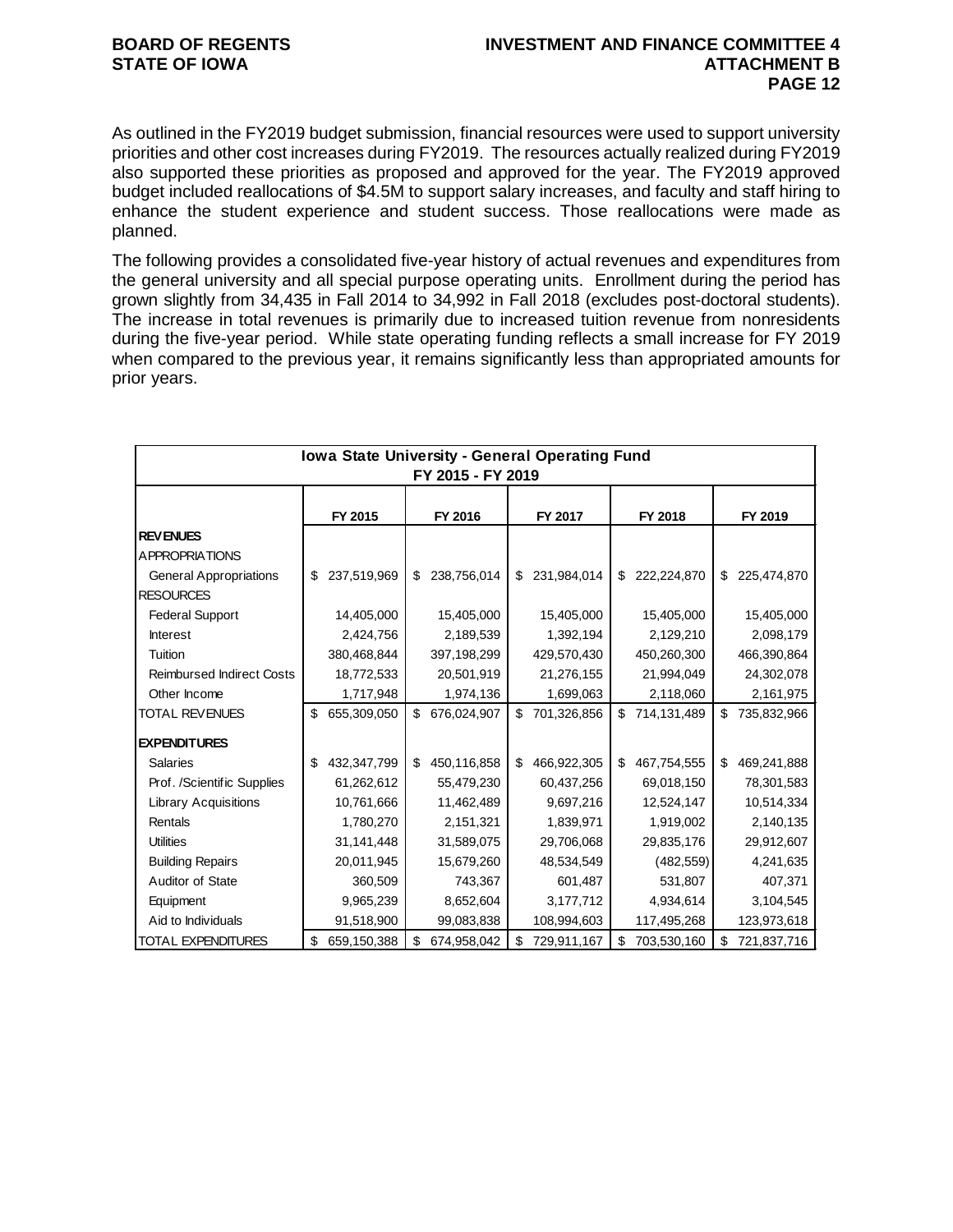## **BOARD OF REGENTS INVESTMENT AND FINANCE COMMITTEE 4 PAGE 13**

### **IOWA STATE UNIVERSITY ATHLETICS**

| <b>INCOME</b><br>Sports:                                | FY 2019 Budget   | FY 2019 Actuals  | <b>Variance</b>  |
|---------------------------------------------------------|------------------|------------------|------------------|
| Football                                                | \$<br>11,146,430 | \$<br>11,380,797 | \$<br>234,367    |
| Men's Basketball                                        | 4,100,000        | 4,181,205        | 81,205           |
| Women's Basketball                                      | 365,000          | 397,791          | 32,791           |
| Wrestling                                               | 130,000          | 190,157          | 60,157           |
| <b>Other Sports</b>                                     | 290,000          | 324,989          | 34,989           |
| <b>Subtotal</b>                                         | \$<br>16,031,430 | \$<br>16,474,939 | \$<br>443,509    |
| <b>Other Income</b>                                     |                  |                  |                  |
| <b>Big Twelve Conference/NCAA</b>                       | 39,543,000       | \$<br>41,083,247 | \$<br>1,540,247  |
| Post-Season Revenue                                     | 400,000          | 2,490,692        | 2,090,692        |
| <b>Foundation Support</b>                               | 16,204,639       | 16,439,647       | 235,008          |
| Multi-Media Rights                                      | 5,432,144        | 5,677,682        | 245,538          |
| <b>Student Fees</b>                                     | 2,100,000        | 2,054,314        | (45,686)         |
| <b>Game Guarantees</b>                                  | 100,000          | 192,740          | 92,740           |
| <b>Auxillary Revenue</b>                                | 1,765,000        | 1,898,467        | 133,467          |
| Other Revenue                                           | 3,034,000        | 3,892,332        | 858,332          |
| <b>Subtotal</b>                                         | \$<br>68,578,783 | \$<br>73,729,121 | \$<br>5,150,338  |
| <b>TOTAL INCOME</b>                                     | \$<br>84,610,213 | \$<br>90,204,060 | \$<br>5,593,847  |
| <b>EXPENSES</b><br><b>Sports Operations</b><br>Football | \$<br>5,500,000  | \$<br>5,657,889  | \$<br>157,889    |
| Men's Basketball                                        | 2,012,700        | 2,144,166        | 131,466          |
| Women's Basketball                                      | 1,275,000        | 1,216,604        | (58, 396)        |
| Wrestling                                               | 348,235          | 336,647          | (11,588)         |
| <b>Other Sports</b>                                     | 3,530,090        | 3,427,098        | (102, 992)       |
| <b>Subtotal</b>                                         | \$<br>12,666,025 | \$<br>12,782,404 | \$<br>116,379    |
| <b>Sports Program Support Units:</b>                    |                  |                  |                  |
| Medical                                                 | \$<br>950,000    | \$<br>853,223    | \$<br>(96, 777)  |
| <b>Video Operations</b>                                 | 236,500          | 153,791          | (82, 709)        |
| Sports Medicine                                         | 423,000          | 423,662          | 662              |
| <b>Academic Services</b>                                | 336,200          | 257,593          | (78, 607)        |
| Other                                                   | 711,600          | 579,484          | (132, 116)       |
| <b>Subtotal</b>                                         | \$<br>2,657,300  | \$<br>2,267,753  | \$<br>(389, 547) |
| <b>Internal Operations:</b>                             |                  |                  |                  |
| Administrative                                          | \$<br>4,497,602  | \$<br>5,670,092  | \$<br>1,172,490  |
| Compliance                                              | \$<br>250,965    | \$<br>214,012    | \$<br>(36, 953)  |
| <b>Information Technology Operations</b>                | 725,120          | 707,654          | (17, 466)        |
| <b>Subtotal</b>                                         | \$<br>5,473,687  | \$<br>6,591,758  | \$<br>1,118,071  |
| <b>Salaries &amp; Benefits</b>                          | \$<br>29,996,882 | \$<br>30,238,646 | \$<br>241,764    |
| <b>Scholarships</b>                                     | 7,998,530        | 7,826,336        | (172, 194)       |
| <b>External Operations</b>                              | 2,925,000        | 2,940,847        | 15,847           |
| <b>Facilities &amp; Events</b>                          | 8,526,293        | 8,601,058        | 74,765           |
| <b>Postseason</b>                                       | 1,240,000        | 3,271,359        | 2,031,359        |
| <b>Debt Service</b>                                     | 6,507,826        | 6,519,374        | 11,548           |
| <b>Capital Projects</b>                                 | 6,547,500        | 9,068,017        | 2,520,517        |
| <b>TOTAL EXPENSES</b>                                   | \$<br>84,539,043 | \$<br>90,107,552 | \$<br>5,568,509  |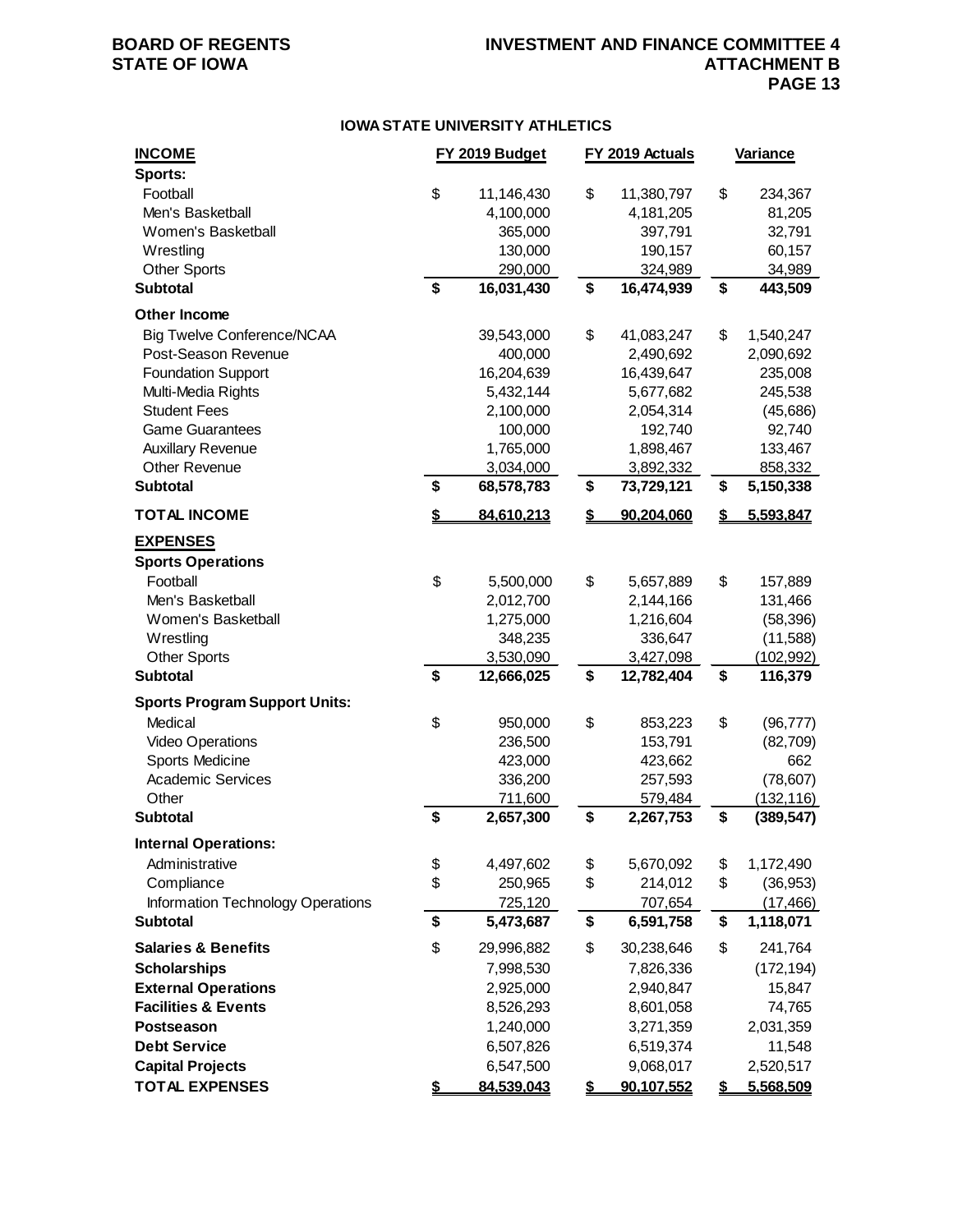The following summarizes the significant budget-to-actual revenue and expense variances for ISU Athletics as shown on the previous page.

Revenue Variances

- Ticket sales for all sports exceeded conservative budget projections.
- Conference distributions were higher than earlier projected by the Big 12.
- Post-season revenue was greater than the budget due to ISU's participation in the Alamo Bowl.
- Other revenue was higher than budgeted from additional licensing income and contractual events at Hilton Coliseum that exceeded conservative budget projections.

Expense Variances

- Internal operations expenses exceeded the budget from the South Dakota State and Incarnate Word football buyouts resulting from a season-opening game cancellation (weather) and the process to reschedule a  $12<sup>th</sup>$  regular season game.
- Postseason expenses were higher than the budget from travel costs associated with the bowl game.
- Capital project expenditures increased as Athletics continues to invest in large deferred maintenance projects and facility upgrades as funds allow.

The following provides a five-year summary of ISU Athletics' revenues and expenditures. Athletics is fully self-supporting and receives no general university support.

|                            | <b>Iowa State University Athletics</b> |                   |              |              |              |  |  |  |  |
|----------------------------|----------------------------------------|-------------------|--------------|--------------|--------------|--|--|--|--|
|                            |                                        | FY 2015 - FY 2019 |              |              |              |  |  |  |  |
|                            |                                        |                   |              |              |              |  |  |  |  |
|                            | FY 2015                                | FY 2016           | FY 2017      | FY 2018      | FY 2019      |  |  |  |  |
| Revenues                   |                                        |                   |              |              |              |  |  |  |  |
| Sports Income              | \$14,155,561                           | \$15,626,120      | \$14,260,191 | \$15,894,161 | \$16,474,939 |  |  |  |  |
| Alumni / Foundation /      |                                        |                   |              |              |              |  |  |  |  |
| Corp Support / Sponsorship | 14,891,808                             | 18,916,622        | 20,884,009   | 23,935,675   | 22,117,329   |  |  |  |  |
| Athletic Conference /      |                                        |                   |              |              |              |  |  |  |  |
| <b>NCAA Support</b>        | 26,285,182                             | 31,559,732        | 35,009,802   | 35,465,513   | 43,573,939   |  |  |  |  |
| <b>Student Fees</b>        | 2,044,400                              | 2,111,137         | 2,133,219    | 2,093,104    | 2,054,314    |  |  |  |  |
| Other Income               | 4,825,659                              | 6,094,017         | 5,675,067    | 6,260,149    | 5,983,539    |  |  |  |  |
| Total Revenues             | \$62,202,610                           | \$74,307,628      | \$77,962,288 | \$83,648,602 | \$90,204,060 |  |  |  |  |
| <b>Expenses</b>            |                                        |                   |              |              |              |  |  |  |  |
| <b>Sports Operations</b>   | 8,691,492<br>\$                        | \$<br>9,759,850   | \$10,752,800 | \$11,725,661 | \$12,782,404 |  |  |  |  |
| Non-Sport Operations       | 14,432,476                             | 16,308,732        | 17,357,328   | 18,310,534   | 20,401,416   |  |  |  |  |
| Scholarships               | 5,869,462                              | 6,411,327         | 7,144,422    | 7,437,619    | 7,826,336    |  |  |  |  |
| Other Expenses             | 33,134,967                             | 41,751,529        | 42,613,472   | 46,091,171   | 49,097,396   |  |  |  |  |
| Total Expenses             | \$62,128,397                           | \$74,231,438      | \$77,868,022 | \$83,564,985 | \$90,107,552 |  |  |  |  |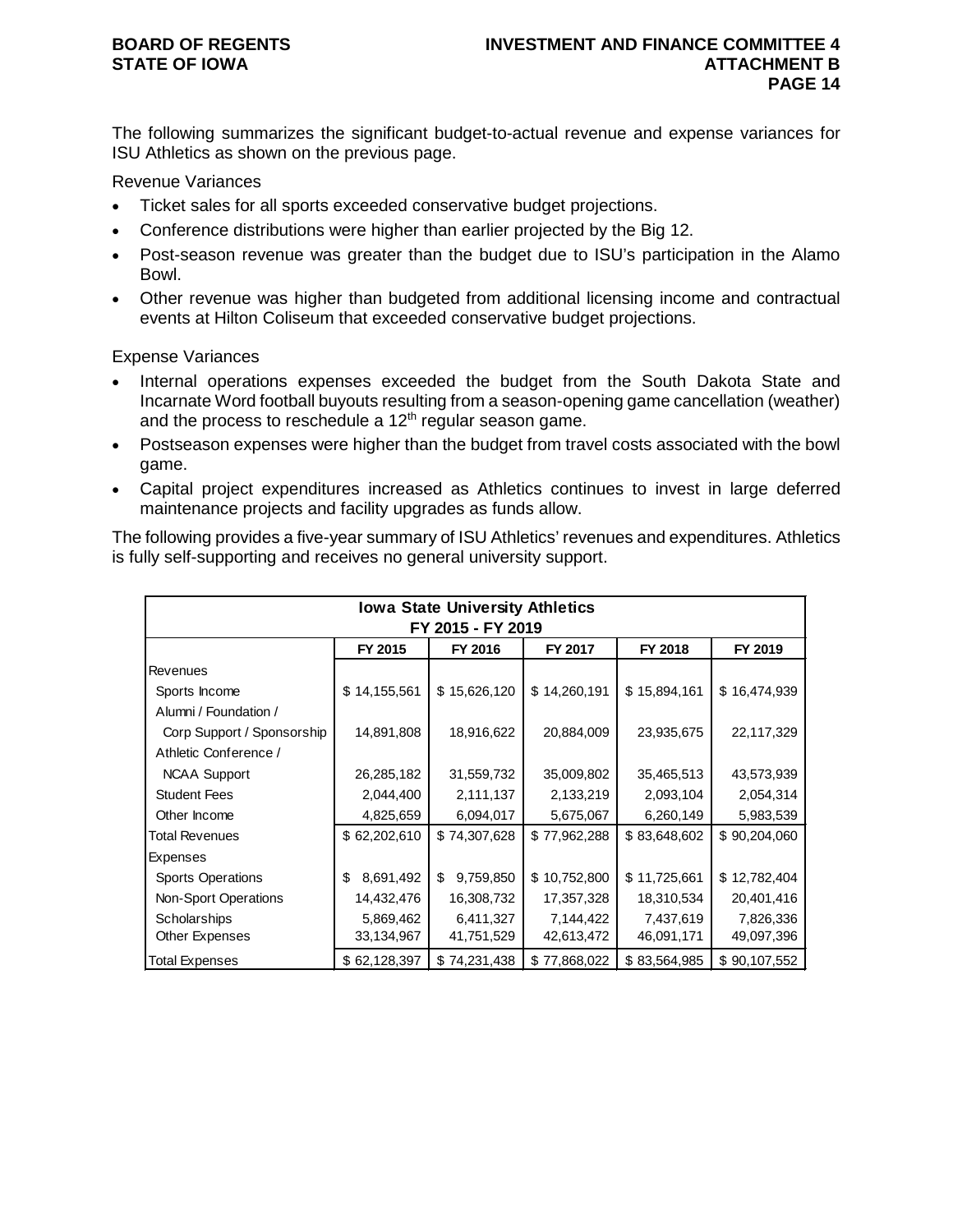## **BOARD OF REGENTS INVESTMENT AND FINANCE COMMITTEE 4 STATE OF IOWA ATTACHMENT B PAGE 15**

| <b>Iowa State University Residence System - FY 2019</b> |               |                             |                          |         |  |  |  |  |
|---------------------------------------------------------|---------------|-----------------------------|--------------------------|---------|--|--|--|--|
|                                                         | <b>Budget</b> | Actual                      | Variance<br>Over/(Under) | Percent |  |  |  |  |
| Revenues                                                |               | \$108,715,933 \$104,224,805 | (4,491,128)              | 95.9%   |  |  |  |  |
| Expenditures                                            | 78,171,246    | 70,538,152                  | (7,633,094)              | 90.2%   |  |  |  |  |
| Debt Service                                            | 16,128,898    | 16,128,898                  |                          | 100.0%  |  |  |  |  |
| Net Revenues                                            | 14,415,789    | 17,557,755                  | 3,141,966                | 121.8%  |  |  |  |  |
| Net Revenues as % of Gross Revenue                      | 13.3%         | 16.8%                       |                          |         |  |  |  |  |

The ISU Residence System's total operating revenues were 4.1% under budget and expenses were 9.8% less than the budget which resulted in net revenues exceeding the budget. While the Fall 2018 occupancy of 11,401 students met the budget amount, fall to spring attrition from was higher than expected resulting in lower housing and dining contractual income.

Salary and benefit costs were under budget from lower than anticipated salary increases and from unfilled open positions. Fewer dining contracts from and food cost saving measures resulted in lower than expected food costs. Utility and other operating costs were also slightly under budget.

| <b>Iowa State University - Residence System</b><br>FY 2015 - FY 2019 |                  |                  |                  |                  |                  |  |  |  |  |
|----------------------------------------------------------------------|------------------|------------------|------------------|------------------|------------------|--|--|--|--|
| FY 2016<br>FY 2015<br>FY 2017<br>FY 2018<br>FY 2019                  |                  |                  |                  |                  |                  |  |  |  |  |
| Revenues                                                             | \$102,922,106    | \$108,451,006    | \$105,112,017    | \$108,964,436    | \$104,224,805    |  |  |  |  |
| <b>Expenditures for Operations</b>                                   | 73,751,820       | 76,414,741       | 76,115,787       | 76,552,825       | 70,538,152       |  |  |  |  |
| Debt Service and Mandatory Transfers                                 | 13,049,502       | 16,951,169       | 16,531,083       | 16,109,542       | 16,128,898       |  |  |  |  |
| Net Revenues after Debt Service and<br>Mandatory Transfers           | 16,120,784<br>\$ | \$<br>15,085,096 | 12,465,147<br>\$ | 16,302,069<br>\$ | \$<br>17.557.755 |  |  |  |  |
| Net Revenues as % of Gross Revenue                                   | 15.7%            | 13.9%            | 11.9%            | 15.0%            | 16.8%            |  |  |  |  |

The residence system annual report provides information on various aspects of Iowa State University's residence system for FY 2019 including enrollment data, residence hall/apartment utilization, and financial information. The annual report also contains enrollment and occupancy information for the current year (Fall 2019). While enrollment and occupancy have declined in the current year from Fall 2018, the Residence System has eliminated all lease space necessary to meet prior demands and maintains a favorable occupancy ratio.

| <b>Iowa State University Residence System</b> |                                         |        |        |         |  |  |  |  |
|-----------------------------------------------|-----------------------------------------|--------|--------|---------|--|--|--|--|
|                                               | <b>Fall 2018</b><br>Fall 2019<br>Change |        |        |         |  |  |  |  |
| <b>Total University Enrollment</b>            | 34,992                                  | 33,391 | -1.601 | $-4.6%$ |  |  |  |  |
| Low er Division                               | 12,406                                  | 11,812 | $-594$ | $-4.8%$ |  |  |  |  |
| Low er Div as % of Total                      | 35.5%                                   | 35.4%  |        |         |  |  |  |  |
| <b>Total Occupancy</b>                        | 11.401                                  | 10.457 | $-944$ | $-8.3%$ |  |  |  |  |
| Total Occupancy % of Enrollment               | 32.6%                                   | 31.3%  |        |         |  |  |  |  |

The principal outstanding on dormitory revenue bonds for ISU as of June 30, 2019, was \$137.2 million (excludes July 1 principal payment). The Voluntary Reserve Fund balance totaled \$42.7 million at year end.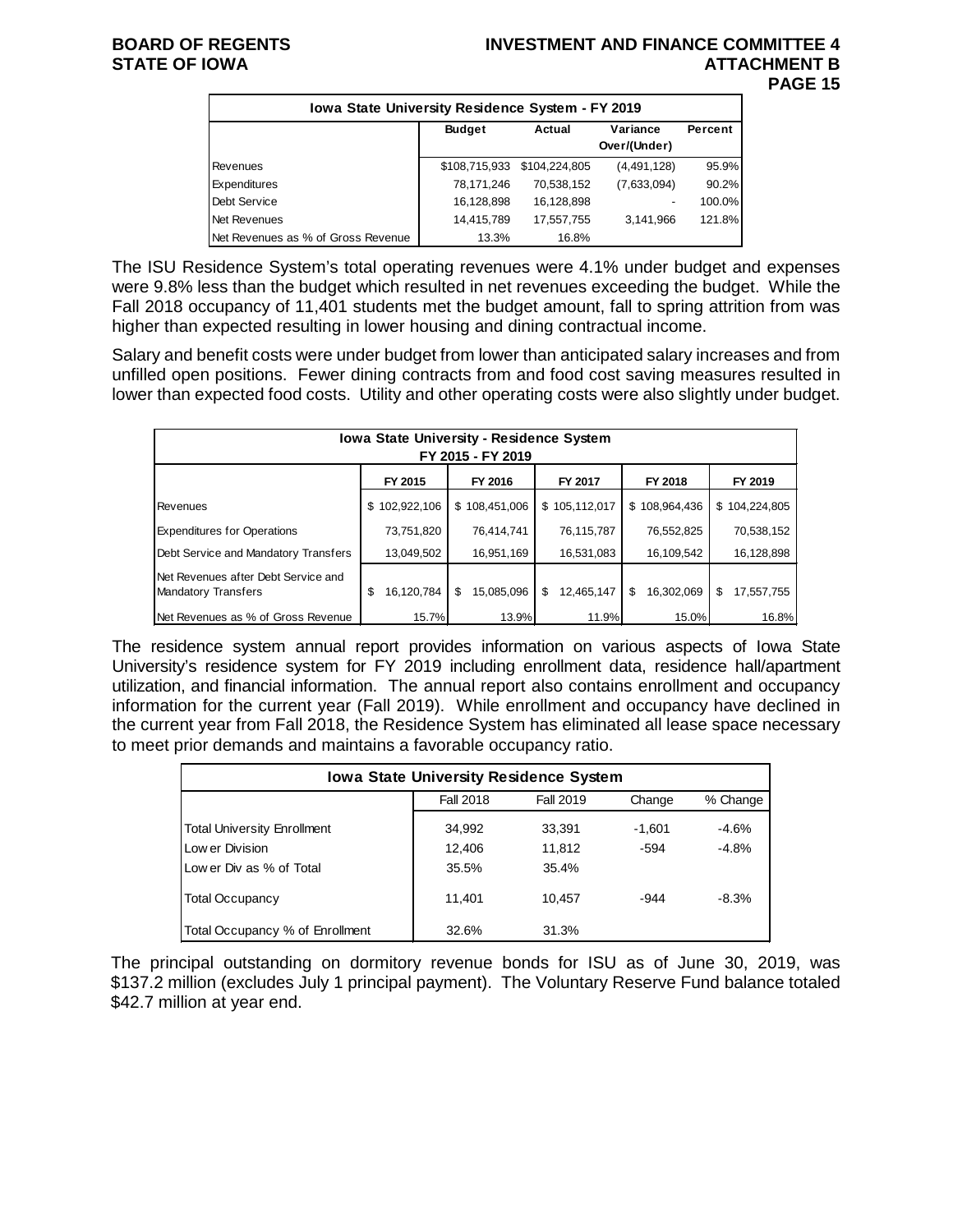## **University of Northern Iowa**

The following compares the FY 2019 operating fund budget (general university and special purpose units) with the actual revenue and expenditure transactions for all appropriated units.

|                                  | University of Northern Iowa - General Operating Fund<br>FY 2019 |                       |               |    |               |                |  |  |
|----------------------------------|-----------------------------------------------------------------|-----------------------|---------------|----|---------------|----------------|--|--|
|                                  |                                                                 | <b>Board Approved</b> |               |    | Variance      | Actual as % of |  |  |
|                                  |                                                                 | <b>Budget</b>         | Actual        |    | Over/(Under)  | <b>Budget</b>  |  |  |
| <b>REVENUES</b>                  |                                                                 |                       |               |    |               |                |  |  |
| <b>APPROPRIATIONS</b>            |                                                                 |                       |               |    |               |                |  |  |
| General                          | \$                                                              | 102,525,714           | \$102,525,714 | \$ |               | 100.0%         |  |  |
| <b>RESOURCES</b>                 |                                                                 |                       |               |    |               |                |  |  |
| <b>Interest</b>                  |                                                                 | 750,000               | 1,147,509     |    | 397,509       | 153.0%         |  |  |
| Tuition                          |                                                                 | 81,611,986            | 79,467,264    |    | (2, 144, 722) | 97.4%          |  |  |
| <b>Reimbursed Indirect Costs</b> |                                                                 | 1,449,649             | 1,493,853     |    | 44,204        | 103.0%         |  |  |
| Sales and Services               |                                                                 | 470,393               | 535,305       |    | 64,912        | 113.8%         |  |  |
| <b>TOTAL REVENUES</b>            | \$                                                              | 186,807,742           | \$185,169,645 | \$ | (1,638,097)   | 99.1%          |  |  |
| <b>EXPENDITURES</b>              |                                                                 |                       |               |    |               |                |  |  |
| <b>Salaries</b>                  | \$                                                              | 141,093,039           | \$136,212,730 | \$ | (4,880,309)   | 96.5%          |  |  |
| Prof. /Scientific Supplies       |                                                                 | 16,637,917            | 17,026,576    |    | 388,659       | 102.3%         |  |  |
| <b>Library Acquisitions</b>      |                                                                 | 1,916,249             | 2,061,057     |    | 144,808       | 107.6%         |  |  |
| Rentals                          |                                                                 | 877,578               | 872,421       |    | (5, 157)      | 99.4%          |  |  |
| <b>Utilities</b>                 |                                                                 | 7,536,977             | 6,813,560     |    | (723, 417)    | 90.4%          |  |  |
| <b>Building Repairs</b>          |                                                                 | 1,400,000             | 4,826,156     |    | 3,426,156     | 344.7%         |  |  |
| Auditor of State                 |                                                                 | 334,100               | 281,796       |    | (52, 304)     | 84.3%          |  |  |
| Equipment                        |                                                                 | 676,855               | 1,414,718     |    | 737,863       | 209.0%         |  |  |
| Aid to Individuals               |                                                                 | 16,335,027            | 15,660,631    |    | (674, 396)    | 95.9%          |  |  |
| <b>TOTAL EXPENDITURES</b>        | \$                                                              | 186,807,742           | \$185,169,645 | \$ | (1,638,097)   | 99.1%          |  |  |

Actual revenues and expenditures were less than 1% under budget.

UNI's FY 2019 operating revenues of \$185.2 million are comprised primarily of state appropriations and tuition revenue. Tuition revenue was 2.6% less than the budget from an enrollment that was less than projected at the time the budget was prepared. Resident tuition revenue comprised 83% of gross tuition with non-resident tuition being 17% of the total. Gains in the other revenue categories partially offset the decline in tuition revenue.

Salary and related benefit costs comprised 74% of all general operating expenditures and were 3.5% under budget from a decrease in adjunct faculty and attrition. Savings in personnel costs were utilized for additional building repair projects, fire suppression and sidewalk improvements. Equipment purchases were also over budget from additional allocations made for mobile radio communication upgrades and Syndavers used for biological education. Student financial aid was under budget from the enrollment decline.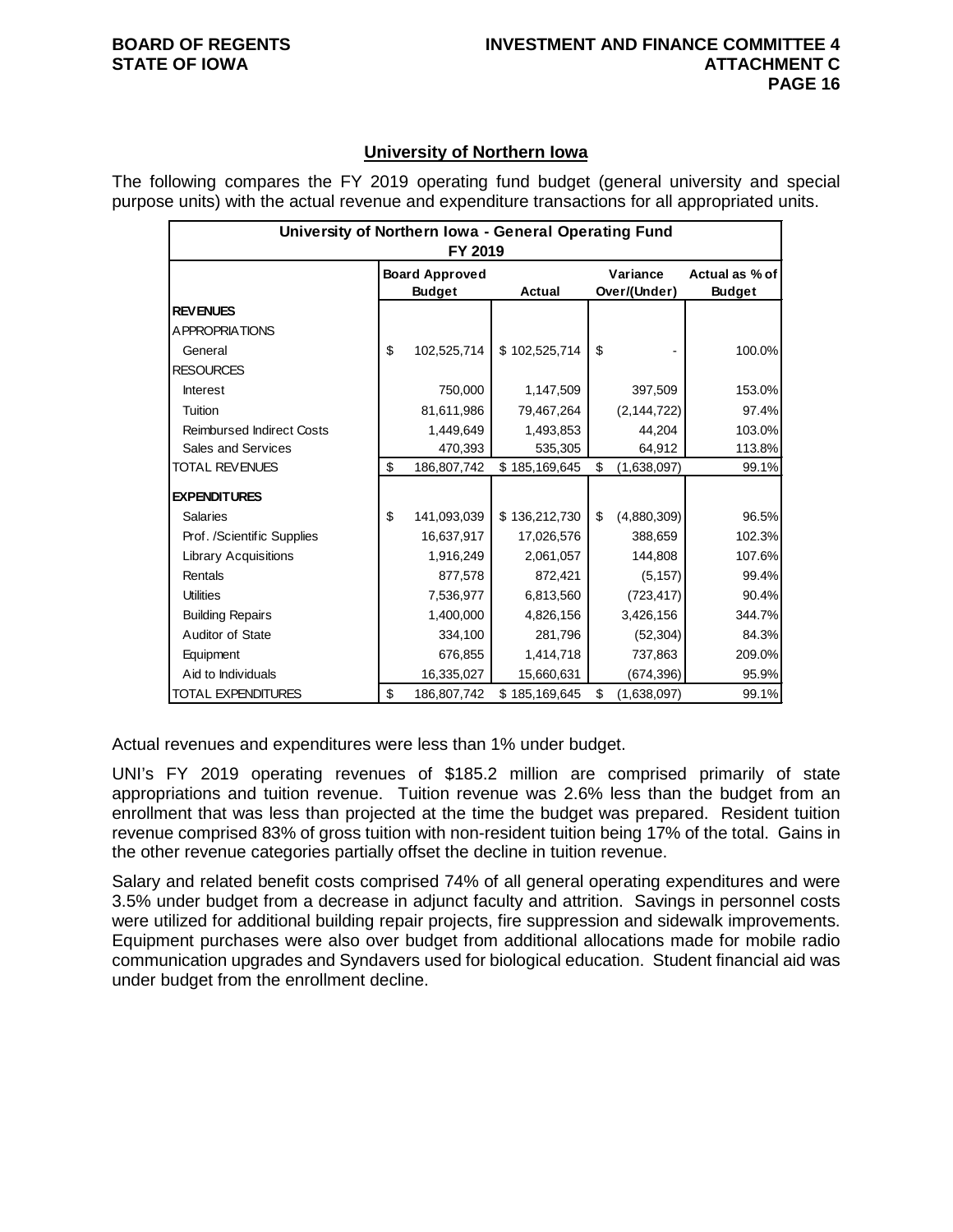## **BOARD OF REGENTS INVESTMENT AND FINANCE COMMITTEE 4 PAGE 17**

The following provides a consolidated five-year history of actual revenues and expenditures from the general university and all special purpose units. During this period, enrollment has declined slightly from 11,928 in Fall 2014 to 11,212 in Fall 2017. State operating funding and tuition revenue for FY 2019 are both slightly higher when compared to five years ago.

|                                  | University of Northern Iowa - General Operating Fund<br>FY 2015 - FY 2019 |               |               |               |               |  |  |  |
|----------------------------------|---------------------------------------------------------------------------|---------------|---------------|---------------|---------------|--|--|--|
|                                  |                                                                           |               |               |               |               |  |  |  |
|                                  | FY 2015                                                                   | FY 2016       | FY 2017       | FY 2018       | FY 2019       |  |  |  |
| <b>REVENUES</b>                  |                                                                           |               |               |               |               |  |  |  |
| A PPROPRIATIONS                  |                                                                           |               |               |               |               |  |  |  |
| <b>General Appropriations</b>    | 95,743,709<br>\$                                                          | \$100,843,709 | \$101,102,209 | \$100,522,418 | \$102,525,714 |  |  |  |
| Supplemental                     | 4,000,000                                                                 |               |               |               |               |  |  |  |
| <b>RESOURCES</b>                 |                                                                           |               |               |               |               |  |  |  |
| <b>Interest</b>                  | 472,745                                                                   | 575,531       | 918,821       | 593,536       | 1,147,509     |  |  |  |
| Tuition                          | 75,734,936                                                                | 76,319,665    | 79,291,613    | 81,091,068    | 79,467,264    |  |  |  |
| <b>Reimbursed Indirect Costs</b> | 1,373,355                                                                 | 1,398,768     | 1,306,805     | 1,731,878     | 1,493,853     |  |  |  |
| Sales and Services               | 533,396                                                                   | 546,895       | 541,254       | 479,450       | 535,305       |  |  |  |
| <b>TOTAL REVENUES</b>            | \$177,858,141                                                             | \$179,684,568 | \$183,160,702 | \$184,418,350 | \$185,169,645 |  |  |  |
|                                  |                                                                           |               |               |               |               |  |  |  |
| <b>EXPENDITURES</b>              |                                                                           |               |               |               |               |  |  |  |
| <b>Salaries</b>                  | \$134,412,903                                                             | \$133,845,656 | \$135,108,824 | \$137,267,942 | \$136,212,730 |  |  |  |
| Prof. /Scientific Supplies       | 16,642,384                                                                | 16,398,210    | 19,077,080    | 17,097,391    | 17,026,576    |  |  |  |
| <b>Library Acquisitions</b>      | 1,989,724                                                                 | 2,401,865     | 2,134,807     | 2,130,992     | 2,061,057     |  |  |  |
| Rentals                          | 822,421                                                                   | 1,037,161     | 822,421       | 822,421       | 872,421       |  |  |  |
| <b>Utilities</b>                 | 6,391,268                                                                 | 7,221,441     | 6,883,290     | 7,573,370     | 6,813,560     |  |  |  |
| <b>Building Repairs</b>          | 2,379,647                                                                 | 2,934,391     | 2,595,848     | 2,624,220     | 4,826,156     |  |  |  |
| Auditor of State                 | 286,649                                                                   | 289,893       | 282,670       | 315,769       | 281,796       |  |  |  |
| Equipment                        | 618,884                                                                   | 1,582,692     | 894,285       | 1,198,964     | 1,414,718     |  |  |  |
| Aid to Individuals               | 14,155,078                                                                | 14,714,803    | 15,411,128    | 15,937,281    | 15,660,631    |  |  |  |
| <b>TOTAL EXPENDITURES</b>        | \$177,698,958                                                             | \$180,426,112 | \$183,210,353 | \$184,968,350 | \$185,169,645 |  |  |  |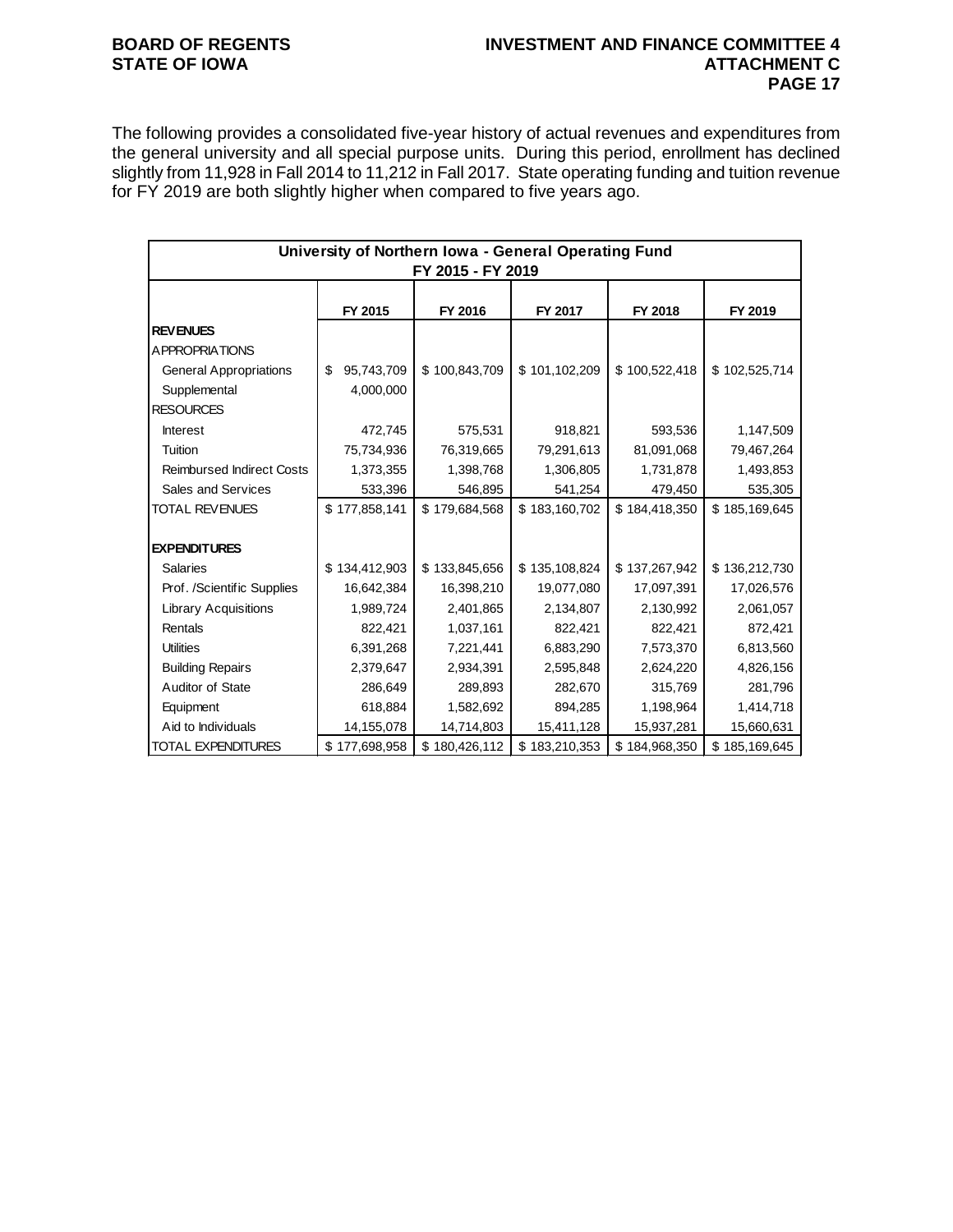## **UNIVERSITY OF NORTHERN IOWA ATHLETICS**

| <b>INCOME</b>                       | FY 2019 Budget     | FY 2019 Actuals |            | Variance         |
|-------------------------------------|--------------------|-----------------|------------|------------------|
| <b>Sports:</b>                      |                    |                 |            |                  |
| Football                            | \$<br>1,384,170    |                 | 1,254,510  | \$<br>(129,660)  |
| Men's Basketball                    | 1,225,720          |                 | 877,656    | (348,064)        |
| Men - All Other Sports              | 71,855             |                 | 159,908    | 88,053           |
| Women - All Sports                  | 206,170            |                 | 348,783    | 142,613          |
| <b>Subtotal - Sports</b>            | \$<br>2,887,915    | \$              | 2,640,857  | \$<br>(247, 058) |
| Other Income:                       |                    |                 |            |                  |
| <b>Student Activity Fees</b>        | 1,999,558          |                 | 1,919,576  | \$<br>(79, 982)  |
| <b>General University Support</b>   |                    |                 |            |                  |
| <b>General Support</b>              | 3,457,193          |                 | 3,457,193  |                  |
| <b>Scholarship Support</b>          | 1,283,481          |                 | 1,283,481  |                  |
| <b>Alumni/Foundation Support</b>    | 1,747,000          |                 | 1,410,297  | (336, 703)       |
| <b>Athletic Marketing</b>           | 1,381,000          |                 | 1,343,170  | (37, 830)        |
| Athletic Conf/NCAA Support          | 1,649,500          |                 | 1,670,558  | 21,058           |
| Novelties-Outings                   | 289,000            |                 | 317,779    | 28,779           |
| <b>Miscellaneous</b>                | 448,500            |                 | 248,605    | (199,895)        |
| <b>Subtotal - Other</b>             | 12,255,232         |                 | 11,650,659 | (604, 573)       |
| <b>TOTAL INCOME</b>                 | \$<br>15, 143, 147 | \$              | 14,291,516 | \$<br>(851, 631) |
| <b>EXPENSES</b>                     |                    |                 |            |                  |
| <b>Men's Sports:</b>                |                    |                 |            |                  |
| Football                            | \$<br>3,770,764    | \$              | 3,781,939  | \$<br>11,175     |
| <b>Basketball</b>                   | 2,818,484          |                 | 2,819,528  | 1,044            |
| All Other Men's Sports              | 1,286,055          |                 | 1,434,691  | 148,636          |
| <b>Subtotal - Men's Sports</b>      | \$<br>7,875,303    | \$              | 8,036,158  | \$<br>160,855    |
| <b>Women's Sports:</b>              |                    |                 |            |                  |
| <b>Basketball</b>                   | \$<br>1,121,065    | \$              | 1,172,610  | \$<br>51,545     |
| Volleyball                          | 819,721            |                 | 845,035    | 25,314           |
| All Other                           | 2,384,973          |                 | 2,462,471  | 77,498           |
| <b>Subtotal - Women's Sports</b>    | \$<br>4,325,759    | \$              | 4,480,116  | \$<br>154,357    |
| <b>Other Expenses:</b>              |                    |                 |            |                  |
| <b>Athletic Training</b>            | \$<br>198,137      | \$              | 205,927    | \$<br>7,790      |
| <b>Administration &amp; General</b> | 2,096,050          |                 | 1,945,483  | (150, 567)       |
| <b>Athletic Marketing</b>           | 537,503            |                 | 453,012    | (84, 491)        |
| Contingency                         | 110,395            |                 | 143,102    | 32,707           |
| <b>Subtotal - Other Expenses</b>    | \$<br>2,942,085    | \$              | 2,747,524  | \$<br>(194, 561) |
| <b>TOTAL EXPENSE</b>                | \$<br>15, 143, 147 | \$              | 15,263,798 | \$<br>120,651    |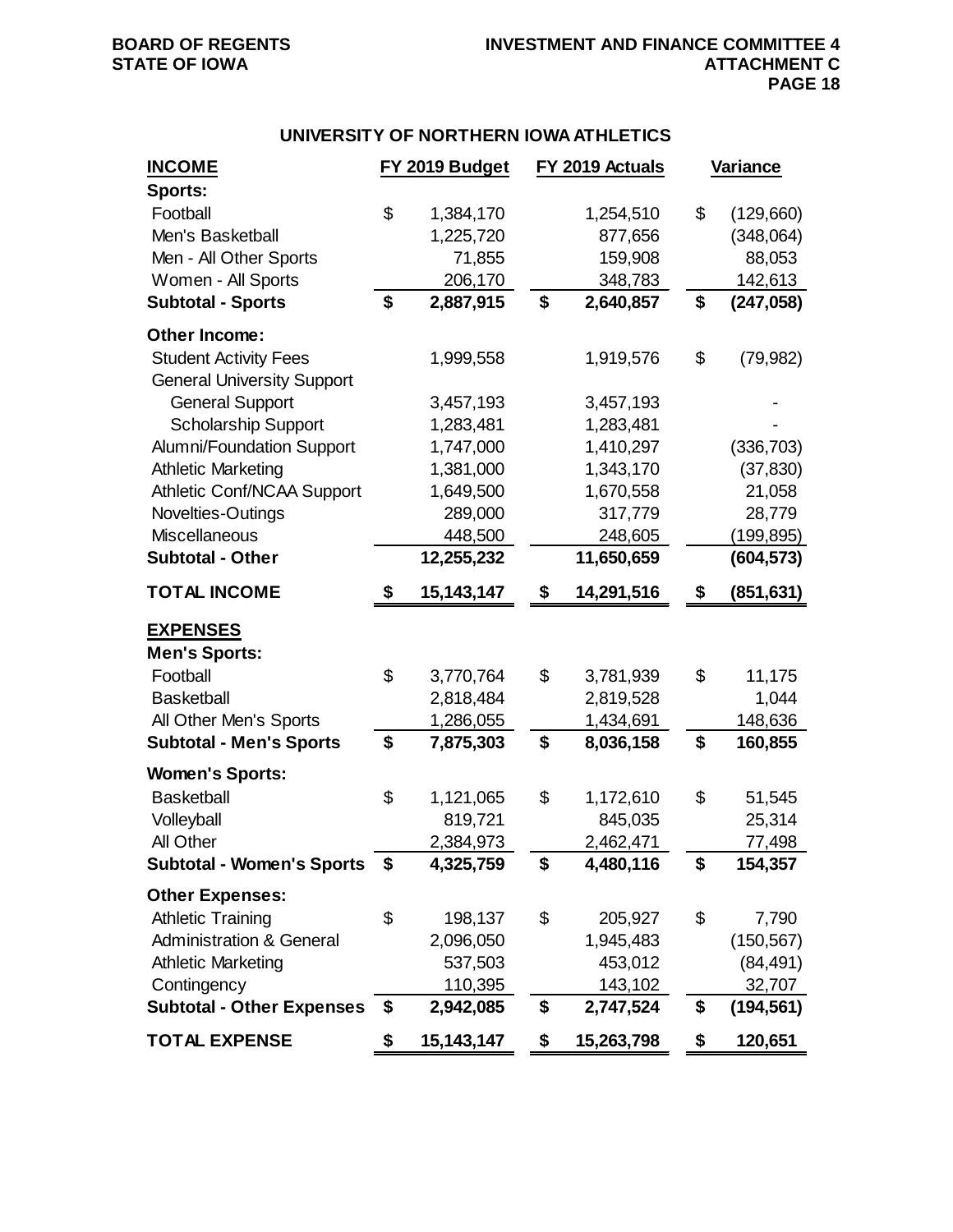The following describes the FY 2019 budget-to-actual revenue and expense variances for UNI Athletics as shown on the previous page.

Revenue Variances

- Sports income was less than the budget from smaller than projected ticket sales for football and men's basketball. Income from other men's sports (excluding football and basketball) and women's sports were greater than budget from largely due to unbudgeted team fundraising activities.
- Student fee revenue was under budget from a mid-year enrollment decline that was greater than anticipated.

Expense Variances

• Expenses from other men's sports (excluding football and basketball) and women's sports were higher than the budget from additional team operational costs that were largely offset by the fundraising activities performed by these teams.

The following provides a consolidated five-year history of actual revenues and expenditures for UNI Athletics.

|                                   |                 |                 | University of Northern Iowa Athletics |                 |                   |  |  |  |
|-----------------------------------|-----------------|-----------------|---------------------------------------|-----------------|-------------------|--|--|--|
| FY 2015 - FY 2019                 |                 |                 |                                       |                 |                   |  |  |  |
|                                   | FY 2015         | FY 2016         | FY 2017                               | FY 2018         | FY 2019           |  |  |  |
| Revenues                          |                 |                 |                                       |                 |                   |  |  |  |
| Sports Income                     | 2,578,360<br>S. | 2,806,266<br>\$ | 2,761,159<br>\$                       | \$<br>2,930,231 | \$<br>2,640,857   |  |  |  |
| Alumni / Foundation /             |                 |                 |                                       |                 |                   |  |  |  |
| Corp Support / Sponsorship        | 2,449,462       | 2,653,562       | 2,770,428                             | 2,863,328       | 2,753,467         |  |  |  |
| Athletic Conference /             |                 |                 |                                       |                 |                   |  |  |  |
| <b>NCAA Support</b>               | 1,147,821       | 1,370,471       | 1,331,921                             | 1,610,194       | 1,670,558         |  |  |  |
| <b>General University Support</b> | 4,017,014       | 4,154,866       | 4,336,292                             | 4,507,191       | 4,740,674         |  |  |  |
| <b>Student Fees</b>               | 1,995,455       | 1,998,139       | 2,042,859                             | 1,961,145       | 1,919,576         |  |  |  |
| Other Income                      | 2,519,367       | 549,768         | 691,080                               | 560,768         | 566,384           |  |  |  |
| <b>Total Revenues</b>             | \$14,707,479    | \$13,533,072    | 13,933,739<br>\$                      | \$14,432,857    | 14,291,516<br>\$  |  |  |  |
| Expenses                          |                 |                 |                                       |                 |                   |  |  |  |
| Men's Sports                      | 7,094,704<br>\$ | 7,199,881<br>\$ | \$<br>7,304,344                       | 7,687,274<br>\$ | \$<br>8,036,158   |  |  |  |
| Women's Sports                    | 3,973,883       | 4,224,029       | 4,203,326                             | 4,418,259       | 4,480,116         |  |  |  |
| <b>Other Expenses</b>             | 3,039,587       | 2,846,516       | 2,488,323                             | 2,768,284       | 2,747,524         |  |  |  |
| <b>Total Expenses</b>             | \$14,108,174    | \$14,270,426    | 13,995,993<br>\$                      | \$14,873,817    | 15,263,798<br>\$. |  |  |  |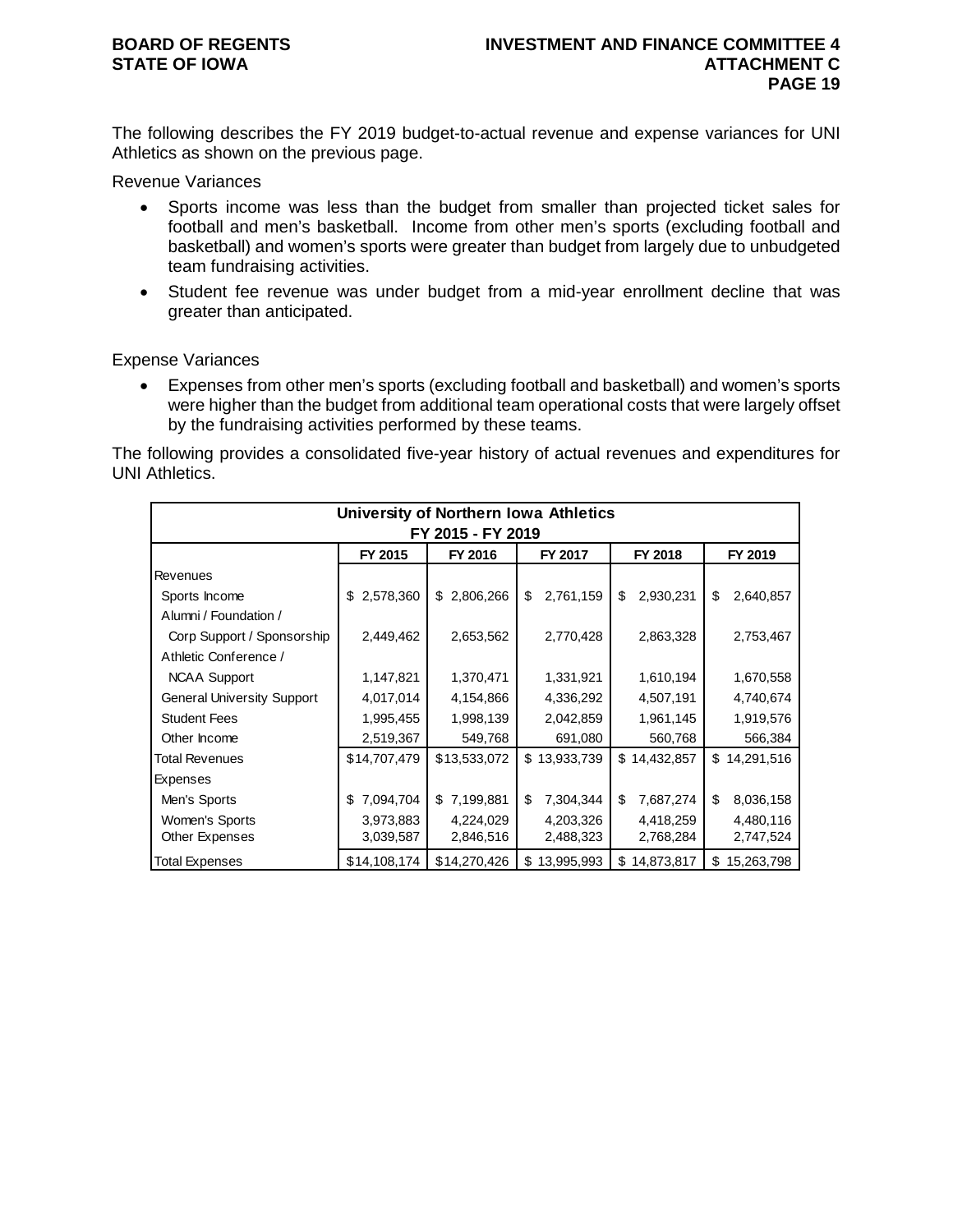|                                       | University of Northern Iowa Residence System - FY 2019 |              |               |         |  |  |  |  |  |  |
|---------------------------------------|--------------------------------------------------------|--------------|---------------|---------|--|--|--|--|--|--|
|                                       | <b>Budget</b>                                          | Actual       | Variance      | Percent |  |  |  |  |  |  |
|                                       |                                                        |              | Over/(Under)  |         |  |  |  |  |  |  |
| Revenues                              | \$37,428,957                                           | \$37,875,567 | \$446.610     | 101.2%  |  |  |  |  |  |  |
| Expenditures                          | 25,869,789                                             | 24,704,498   | (1, 165, 291) | 95.5%   |  |  |  |  |  |  |
| Debt Service                          | 8.043.919                                              | 8,016,819    | (27, 100)     | 99.7%   |  |  |  |  |  |  |
| <b>Mandatory Transfers</b>            | 330,000                                                | 330,000      |               | 100.0%  |  |  |  |  |  |  |
| Net Revenues                          | 3,185,249                                              | 4,824,250    | \$1,639,001   | 151.5%  |  |  |  |  |  |  |
| Net Revenues as % of Gross<br>Revenue | 8.5%                                                   | 12.7%        |               |         |  |  |  |  |  |  |

The UNI Residence System's total operating revenues were 1.2% over budget and expenses were 4.5% less than the budget resulting in net revenues exceeding the budget. This was due to occupancy coming in under budget by 92 contracts and the subsequent adjustments to personnel, operations, repair and maintenance expenses. The decline in contract revenue was offset by additional interest income.

Salary and benefit costs were under budget from staff attrition and unfilled open positions. Food costs were under budget due to menu changes and from fewer dining contracts. Other operating expenses (travel, supplies, data/voice/bandwidth, maintenance, housekeeping) were also under budget. A milder winter and other cost saving measures yielded a reduction in expected utility costs.

Below is a five-year history of the residence system financials. As expected, net revenues for FY 2018 and FY 2019 declined when compared to prior years from additional debt service related to the Lawther Hall renovation project.

| University of Northern Iowa - Residence System<br>FY 2015 - FY 2019                                   |                  |             |             |             |             |  |  |  |  |  |  |
|-------------------------------------------------------------------------------------------------------|------------------|-------------|-------------|-------------|-------------|--|--|--|--|--|--|
| FY 2015<br>FY 2016<br>FY 2018<br>FY 2017<br>FY 2019                                                   |                  |             |             |             |             |  |  |  |  |  |  |
|                                                                                                       |                  |             |             |             |             |  |  |  |  |  |  |
| \$40,193,643<br>\$39,054,010<br>\$41,533,734<br>\$38,654,310<br>\$37,875,567<br><b>Revenues</b>       |                  |             |             |             |             |  |  |  |  |  |  |
| <b>Expenditures for Operations</b>                                                                    | 26,600,745       | 25,781,648  | 26,437,061  | 26,040,646  | 24,704,498  |  |  |  |  |  |  |
| Debt Service and Mandatory Transfers<br>8,750,378<br>8,346,819<br>7,079,590<br>7,268,448<br>7,787,260 |                  |             |             |             |             |  |  |  |  |  |  |
| Net Revenues after Debt Serv/Mand                                                                     |                  |             |             |             |             |  |  |  |  |  |  |
| Transfers                                                                                             | 5,373,675<br>\$. | \$7,143,547 | \$7,309,413 | \$3,863,286 | \$4,824,250 |  |  |  |  |  |  |
| Net Revenues as % of Gross Revenue<br>17.8%<br>17.6%<br>10.0%<br>12.7%<br>13.8%                       |                  |             |             |             |             |  |  |  |  |  |  |

For comparative purposes, the residence system provided Fall 2019 enrollment and occupancy information which impact the current year budget as part of their annual report. As expected and budgeted for in the current year, Fall 2019 occupancy in the Residence System has declined due to the drop in lower division enrollment.

| University of Northern Iowa Residence System |                  |           |        |          |  |  |  |  |  |
|----------------------------------------------|------------------|-----------|--------|----------|--|--|--|--|--|
|                                              | <b>Fall 2018</b> | Fall 2019 | Change | % Change |  |  |  |  |  |
|                                              |                  |           |        |          |  |  |  |  |  |
| <b>Total University Enrollment</b>           | 11,212           | 10,497    | $-715$ | $-6.4%$  |  |  |  |  |  |
| Low er Division                              | 3,884            | 3.472     | $-412$ | $-10.6%$ |  |  |  |  |  |
| Low er Div as % of Total                     | 34.6%            | 33.1%     |        |          |  |  |  |  |  |
| <b>Total Occupancy</b><br>Occupancy as a     | 3,558            | 3.197     | $-361$ | $-10.1%$ |  |  |  |  |  |
| % of Enrollment                              | 31.7%            | 30.5%     |        |          |  |  |  |  |  |

The principal outstanding of revenue bond obligations for the UNI residence system as of June 30, 2019, was \$56.4 million (excludes July 1 principal payment). The Voluntary Reserve Fund balance totaled \$24.5 million at fiscal year end.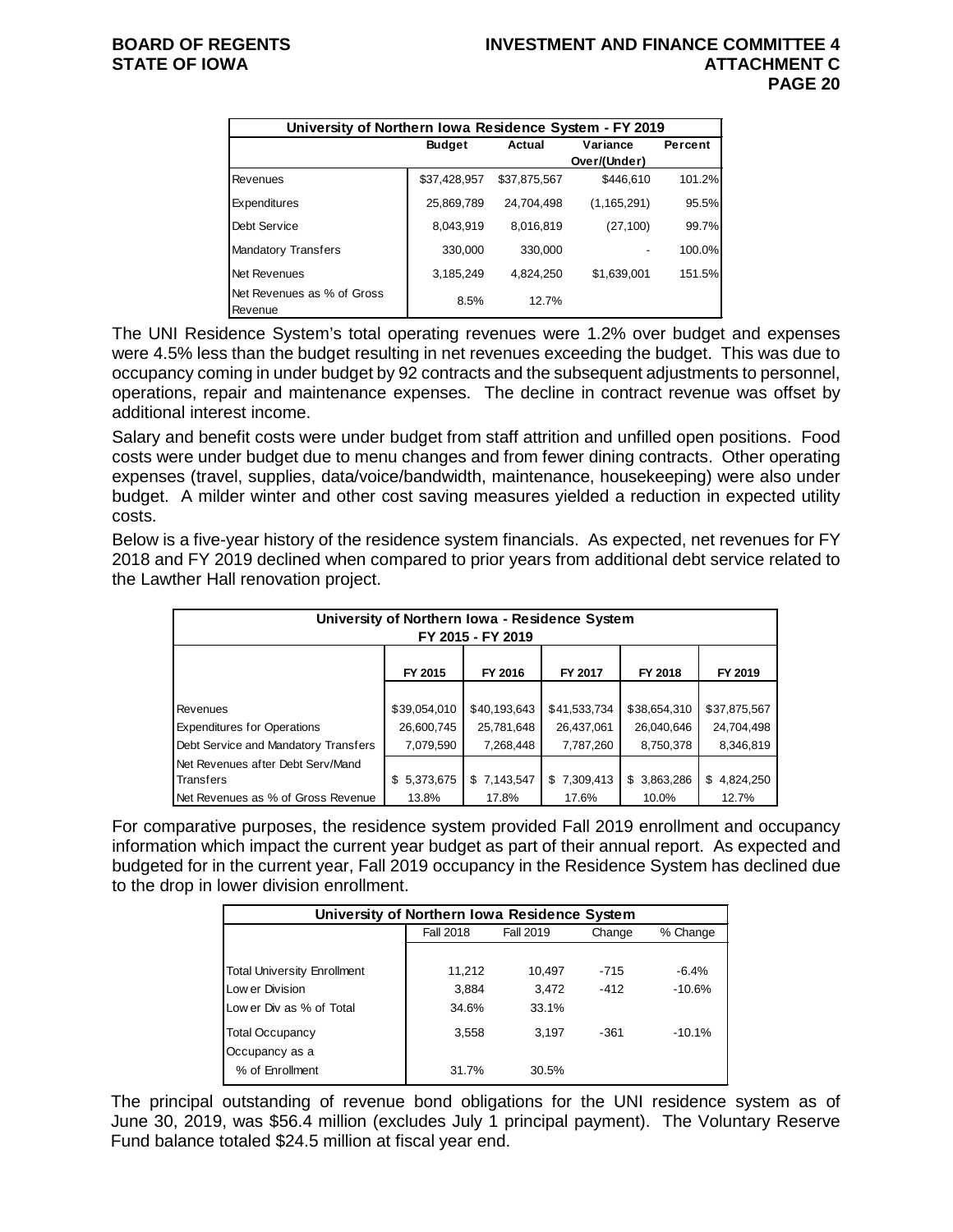## **Iowa School for the Deaf**

The following compares the FY 2019 general fund approved budget with actual revenue and expenditure transactions. ISD's total general fund activity was relatively consistent to the budget with revenues and expenditures being 2.1% less than the budget.

| lowa School for the Deaf - General Fund<br>FY 2019 |                           |            |    |            |    |                          |                                 |  |  |  |
|----------------------------------------------------|---------------------------|------------|----|------------|----|--------------------------|---------------------------------|--|--|--|
|                                                    | Approved<br><b>Budget</b> |            |    | Actual     |    | Variance<br>Over/(Under) | Actual as % of<br><b>Budget</b> |  |  |  |
| <b>REVENUES</b>                                    |                           |            |    |            |    |                          |                                 |  |  |  |
| A PPROPRIATIONS                                    |                           |            |    |            |    |                          |                                 |  |  |  |
| General                                            | \$                        | 9,996,325  | \$ | 9,996,325  | \$ |                          | 100.0%                          |  |  |  |
| <b>RESOURCES</b>                                   |                           |            |    |            |    |                          |                                 |  |  |  |
| <b>Federal Support</b>                             |                           | 56,970     |    | 56,548     |    | (422)                    | 99.3%                           |  |  |  |
| <b>Interest</b>                                    |                           | 1.000      |    | 334        |    | (666)                    | 33.4%                           |  |  |  |
| <b>Reimbursed Indirect Costs</b>                   |                           | 15,000     |    | 20,896     |    | 5,896                    | 139.3%                          |  |  |  |
| Sales and Services                                 |                           | 835,000    |    | 567,495    |    | (267, 505)               | 68.0%                           |  |  |  |
| Other Income                                       |                           | 213,866    |    | 246,598    |    | 32,732                   | 115.3%                          |  |  |  |
| <b>TOTAL REVENUES</b>                              | \$                        | 11,118,161 | \$ | 10,888,196 | \$ | (229, 965)               | 97.9%                           |  |  |  |
| <b>EXPENDITURES</b>                                |                           |            |    |            |    |                          |                                 |  |  |  |
| <b>Salaries</b>                                    | \$                        | 9,120,218  | \$ | 8,961,550  | \$ | (158, 668)               | 98.3%                           |  |  |  |
| Prof. /Scientific Supplies                         |                           | 1,441,753  |    | 1,462,682  |    | 20,929                   | 101.5%                          |  |  |  |
| <b>Library Acquisitions</b>                        |                           |            |    | 5,594      |    | 5.594                    |                                 |  |  |  |
| <b>Utilities</b>                                   |                           | 286,750    |    | 329,155    |    | 42,405                   | 114.8%                          |  |  |  |
| <b>Building Repairs</b>                            |                           | 225,000    |    | 31,603     |    | (193, 397)               | 14.0%                           |  |  |  |
| Auditor of State                                   |                           | 44,440     |    | 39,483     |    | (4,957)                  | 88.8%                           |  |  |  |
| Equipment                                          |                           |            |    | 58,129     |    | 58,129                   |                                 |  |  |  |
| <b>TOTAL EXPENDITURES</b>                          | \$                        | 11,118,161 | \$ | 10,888,196 | \$ | (229, 965)               | 97.9%                           |  |  |  |

Sales and service revenue was under budget from fewer reimbursements for interpreter services and lower salary costs for new staff, and reduced transportation services for students from Nebraska.

Salary and related benefit costs comprised 82% of all expenses and were slightly under budget. Building repair costs were less than the budget from project deferral and from the allocation of improvement costs for safety and expansion improvements to the 4 Plus Program for both ISD and IBSSS students. Building repair savings were partially offset by higher than projected utility and equipment costs.

The following provides a five-year history of general operating revenues and expenditures. The decline in sales/service revenue over the years is the result of a reduction in the number of students requiring para-educator services and other campus rentals being reclassified to the other income line.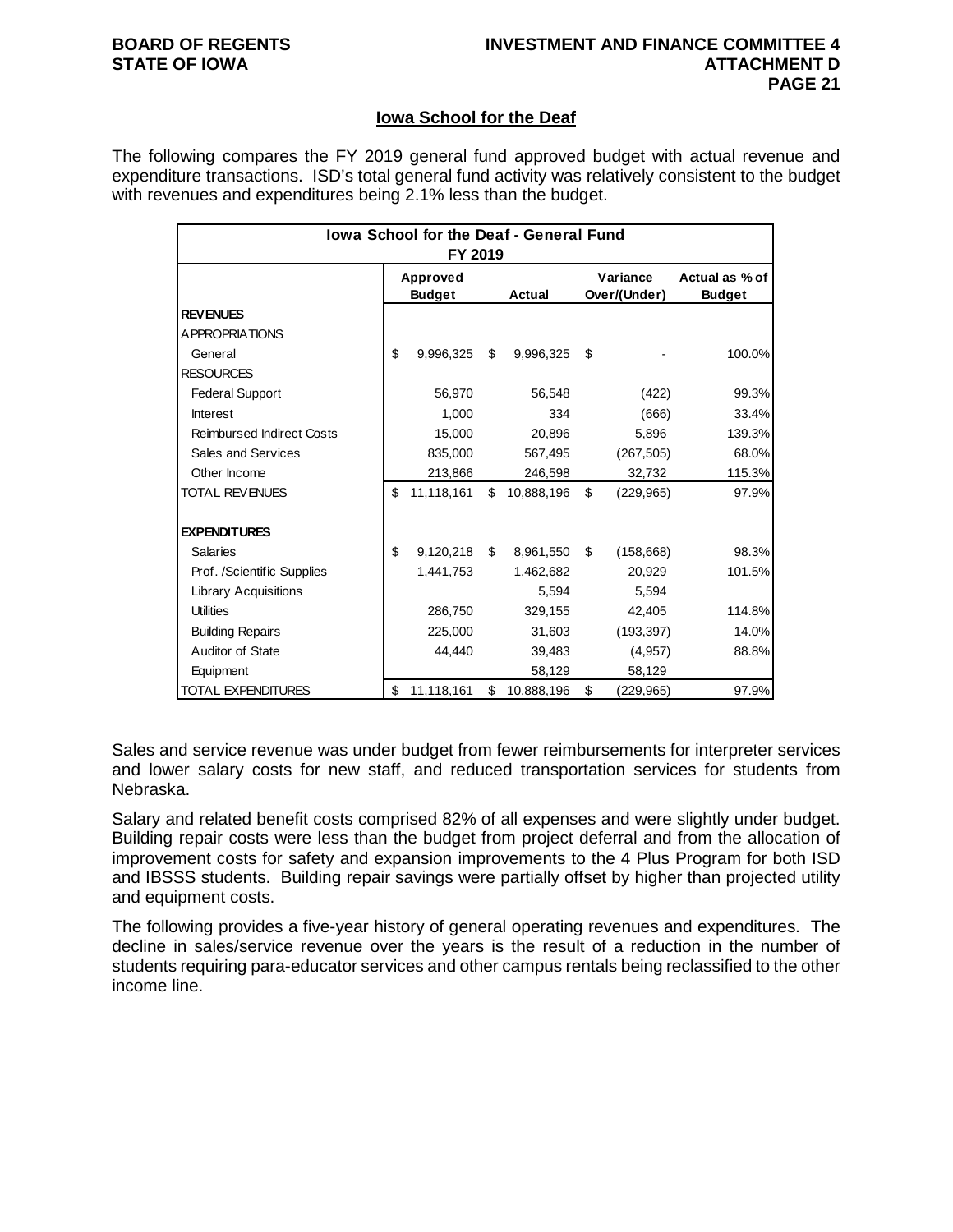| lowa School for the Deaf - General Fund<br>FY 2015 - FY 2019 |                 |              |                  |                  |                  |  |  |  |  |  |
|--------------------------------------------------------------|-----------------|--------------|------------------|------------------|------------------|--|--|--|--|--|
|                                                              |                 |              |                  |                  |                  |  |  |  |  |  |
|                                                              | FY 2015         | FY 2016      | FY 2017          | FY 2018          | FY 2019          |  |  |  |  |  |
| <b>REVENUES</b>                                              |                 |              |                  |                  |                  |  |  |  |  |  |
| A PPROPRIATIONS                                              |                 |              |                  |                  |                  |  |  |  |  |  |
| General                                                      | 9,391,859<br>\$ | \$9,509,257  | \$<br>9,723,215  | \$<br>9,897,351  | \$<br>9,996,325  |  |  |  |  |  |
| Other                                                        | 82,049          | 82,049       | 82,049           |                  |                  |  |  |  |  |  |
| <b>RESOURCES</b>                                             |                 |              |                  |                  |                  |  |  |  |  |  |
| <b>Federal Support</b>                                       | 58,250          | 51,223       | 56,651           | 51,253           | 56,548           |  |  |  |  |  |
| <b>Interest</b>                                              |                 | 20           | 421              | 154              | 334              |  |  |  |  |  |
| <b>Reimbursed Indirect Costs</b>                             |                 | 15,196       | 18,962           | 21,318           | 20,896           |  |  |  |  |  |
| Sales and Services                                           | 953,378         | 952,781      | 717,963          | 779,074          | 567,495          |  |  |  |  |  |
| Other Income                                                 | 37,084          | 132,287      | 325,674          | 222,453          | 246,598          |  |  |  |  |  |
| <b>TOTAL REVENUES</b>                                        | \$10,522,620    | \$10,742,813 | \$<br>10,924,935 | \$<br>10,971,603 | \$<br>10,888,196 |  |  |  |  |  |
|                                                              |                 |              |                  |                  |                  |  |  |  |  |  |
| <b>EXPENDITURES</b>                                          |                 |              |                  |                  |                  |  |  |  |  |  |
| <b>Salaries</b>                                              | 8,348,995<br>\$ | \$8,778,125  | \$<br>8,864,005  | \$<br>8,859,666  | \$<br>8,961,550  |  |  |  |  |  |
| Prof. /Scientific Supplies                                   | 1,459,631       | 1,362,523    | 1,357,200        | 1,500,870        | 1,462,682        |  |  |  |  |  |
| <b>Library Acquisitions</b>                                  |                 | 237          | 149              | 1,092            | 5,594            |  |  |  |  |  |
| <b>Utilities</b>                                             | 307,667         | 276,314      | 298,570          | 337,045          | 329,155          |  |  |  |  |  |
| <b>Building Repairs</b>                                      | 353,254         | 271,759      | 361,407          | 175,245          | 31,603           |  |  |  |  |  |
| Auditor of State                                             | 33,570          | 18,179       | 43,604           | 42,626           | 39,483           |  |  |  |  |  |
| Equipment                                                    | 19,503          | 35,676       |                  | 55,059           | 58,129           |  |  |  |  |  |
| <b>TOTAL EXPENDITURES</b>                                    | \$10,522,620    | \$10,742,813 | \$<br>10,924,935 | \$<br>10,971,603 | \$<br>10,888,196 |  |  |  |  |  |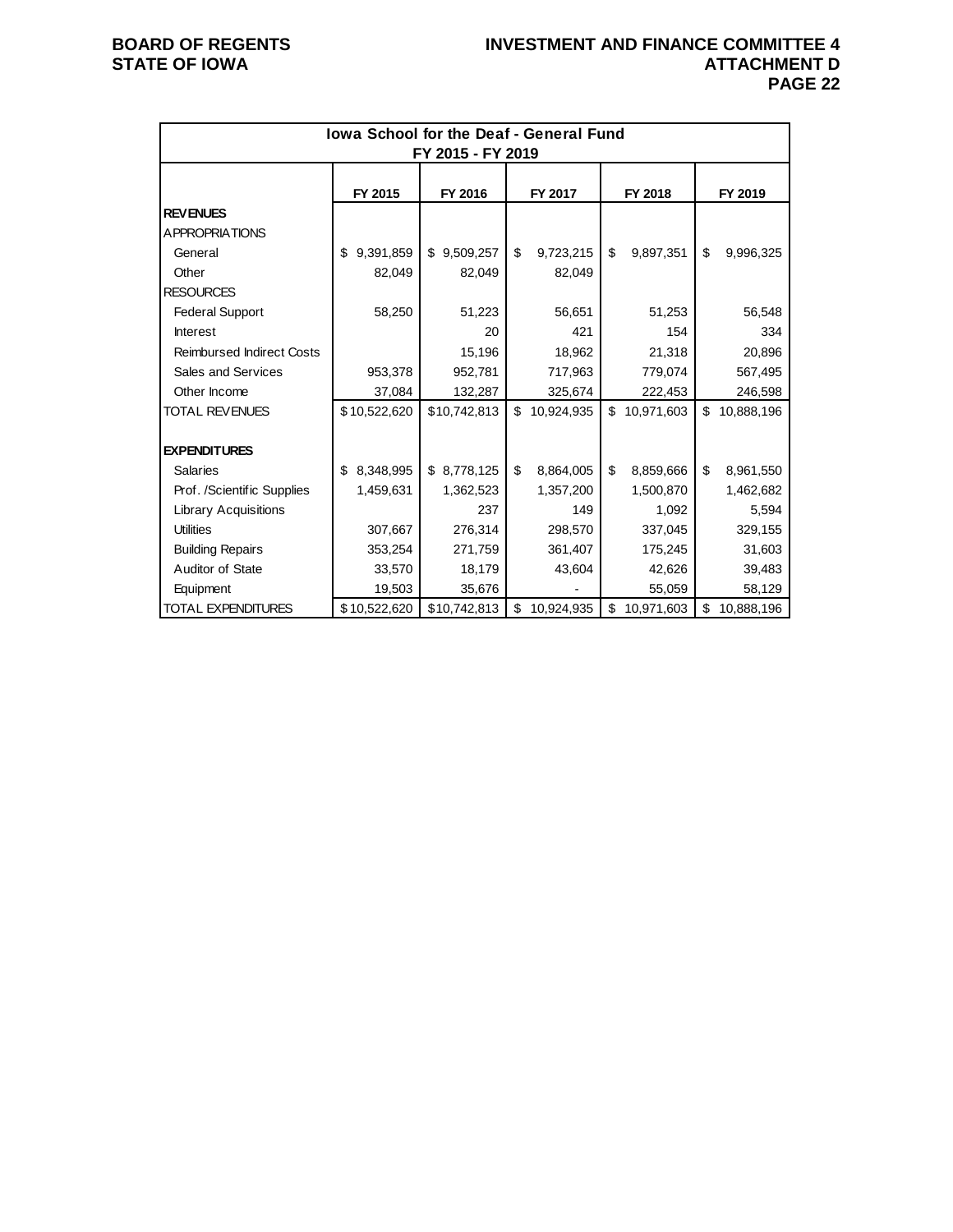## **BOARD OF REGENTS INVESTMENT AND FINANCE COMMITTEE 4 PAGE 23**

## **Iowa Braille and Sight Saving School**

The following compares the FY 2019 general operating fund approved budget with actual revenue and expenditure transactions. Total revenues and expenditures were very close to the budget.

| Iowa Braille and Sight Saving School - General Fund<br>FY 2019 |                           |           |    |           |    |                          |                          |  |  |
|----------------------------------------------------------------|---------------------------|-----------|----|-----------|----|--------------------------|--------------------------|--|--|
|                                                                | Approved<br><b>Budget</b> |           |    | Actual    |    | Variance<br>Over/(Under) | Actual as %<br>of Budget |  |  |
| <b>REVENUES</b>                                                |                           |           |    |           |    |                          |                          |  |  |
| A PPROPRIATIONS                                                |                           |           |    |           |    |                          |                          |  |  |
| General                                                        | \$                        | 4.167.759 | \$ | 4,167,759 | \$ |                          | 100.0%                   |  |  |
| <b>RESOURCES</b>                                               |                           |           |    |           |    |                          |                          |  |  |
| <b>Interest</b>                                                |                           |           |    | 336       |    | 336                      |                          |  |  |
| <b>Reimbursed Indirect Costs</b>                               |                           | 47,000    |    | 43,194    |    | (3,806)                  | 91.9%                    |  |  |
| Sales and Services                                             |                           | 3,632,399 |    | 3,604,888 |    | (27, 511)                | 99.2%                    |  |  |
| Other                                                          |                           | 732,647   |    | 832,361   |    | 99,714                   | 113.6%                   |  |  |
| <b>TOTAL REVENUES</b>                                          | \$<br>8,579,805           |           | \$ | 8,648,538 |    | 68,733                   | 100.8%                   |  |  |
| <b>EXPENDITURES</b>                                            |                           |           |    |           |    |                          |                          |  |  |
| Salaries                                                       | \$                        | 6,868,862 | \$ | 7,113,799 | \$ | 244,937                  | 103.6%                   |  |  |
| Prof. /Scientific Supplies                                     |                           | 1,404,411 |    | 1,141,264 |    | (263, 147)               | 81.3%                    |  |  |
| Library Acquisitions                                           |                           |           |    | 12,928    |    | 12,928                   |                          |  |  |
| Rentals                                                        |                           | 35,000    |    | 55,410    |    | 20,410                   | 158.3%                   |  |  |
| <b>Utilities</b>                                               |                           | 210,500   |    | 200,862   |    | (9,638)                  | 95.4%                    |  |  |
| <b>Building Repairs</b>                                        |                           | 29,532    |    | 74,851    |    | 45,319                   | 253.5%                   |  |  |
| Auditor of State                                               |                           | 31,500    |    | 33,665    |    | 2,165                    | 106.9%                   |  |  |
| Equipment                                                      |                           |           |    | 15,759    |    | 15,759                   |                          |  |  |
| <b>TOTAL EXPENDITURES</b>                                      | \$                        | 8,579,805 | \$ | 8,648,538 |    | 68,733                   | 100.8%                   |  |  |

Sales and service revenue primarily consists of revenue reimbursements from the Area Education Agencies and Local Education Agencies for local services provided by Teachers of the Visually Impaired and Certified Orientation and Mobility Instructors. These revenues were slightly under budget. Other income exceeded the budget due to the Americorps lease being finalized after the budget preparation.

Salary/benefit costs comprised 82% of total operational costs and were 3.6% over budget. Professional/Scientific supplies and services costs and building repairs were under budget from no building occupancy (other than Americorps) on the Vinton campus. Equipment costs were incurred to move desks, shelving, and other equipment to Council Bluffs.

The table on the following provides a consolidated five-year history of actual general operating revenues and expenditures. Beginning in FY 2017, lease revenues primarily from Americorp were budgeted and reported as other income rather than sales and services.